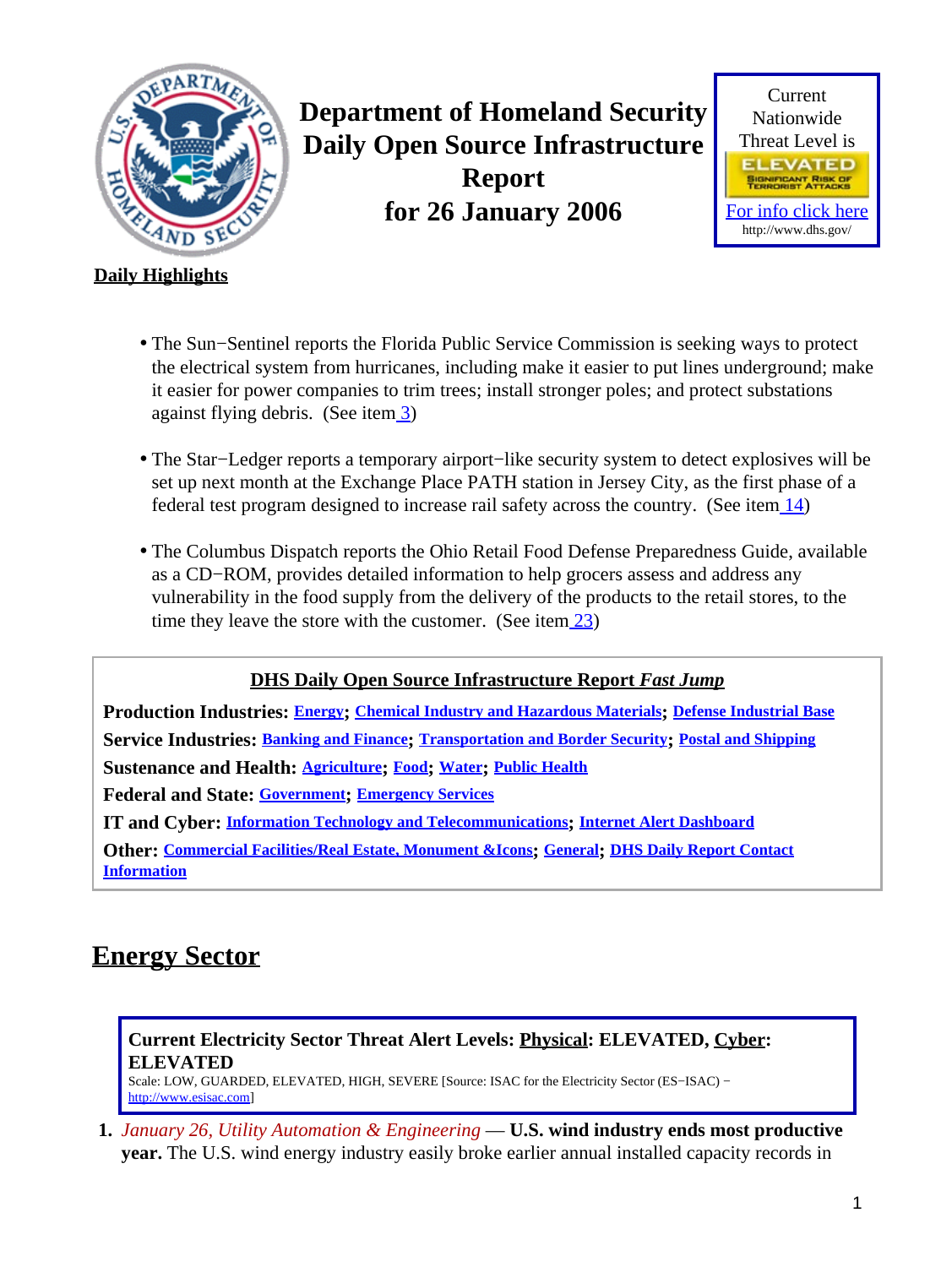2005, installing nearly 2,500 megawatts (MW) or over \$3 billion worth of new generating equipment in 22 states, according to the American Wind Energy Association (AWEA). Instead of the slow year that has previously followed boom years for the industry, 2006 is expected to be even bigger, with installations topping 3,000 MW, says the AWEA. The final tally of 2,431 MW boosted the cumulative U.S. installed wind power fleet by over 35 percent, bringing the industry's total generating capacity to 9,149 MW. The previous record capacity figure was set in 2001. There are now commercial wind turbine installations in 30 states. The growth in wind power construction comes at a time of electricity and natural gas rate hikes due to the natural gas supply shortage. AWEA estimates that an installed capacity of 9,149 MW of wind power will save over half a billion cubic feet of natural gas per day in 2006, alleviating a portion of the supply pressure. The U.S. currently burns about 13 Bcf/day for electricity generation, which means during 2006, wind power will reduce natural gas use for power generation by approximately five percent.

Source[: http://uaelp.pennnet.com/Articles/Article\\_Display.cfm?ARTICL E\\_ID=246415&p=22](http://uaelp.pennnet.com/Articles/Article_Display.cfm?ARTICLE_ID=246415&p=22)

2. *January 24, Gannett* — Scare causes nuclear plant lockdown. The Davis–Besse Nuclear Power Station was locked down for three hours Monday, January 23, after a contractor falsely reported being carjacked while he was driving to the plant, officials said. When the contractor, John Edward Grochowski, arrived at the plant at 6:07 a.m. EST for his first day of work, he told a security officer three people jumped into his car after he saw a girl along the road and pulled over, according to the Ottawa County Sheriff's Office. The men held him at gunpoint, tried to tie a rope around his neck, and stayed in the car until he arrived at Davis−Besse, he told deputies. They fled when Grochowski stopped at the initial vehicle−security check, he told deputies. Thirty−two law enforcement officials combed the area around Davis−Besse for the men until Grochowski admitted at 9:45 a.m. EST he made up the story, Sheriff's Detective Joe Vidal said. The plant was taken out of lock down shortly after. Sheriff Bob Bratton said Grochowski gave no explanation for why he fabricated the attack. First Energy has used Grochowski at the plant in the past, but he had not worked there recently, Vidal said. The U.S. Nuclear Regulatory Commission monitored the situation.

Source[: http://www.centralohio.com/apps/pbcs.dll/article?AID=/BC/200](http://www.centralohio.com/apps/pbcs.dll/article?AID=/BC/20060124/NEWS01/601240306/1002&template=BC) [60124/NEWS01/601240306/1002&template=BC](http://www.centralohio.com/apps/pbcs.dll/article?AID=/BC/20060124/NEWS01/601240306/1002&template=BC)

#### <span id="page-1-0"></span>**3.** *January 24, Sun−Sentinel (FL)* — **Florida seeks ways to protect electrical system from**

**hurricanes.** The horrific electrical outages from Hurricane Wilma took center stage Monday, January 23, as state regulators discussed how to harden the power system to withstand more frequent hurricanes. The Florida Public Service Commission made clear that it expected quick decisions on many of the proposals so that the necessary bills can be drafted in time for the spring session of the state Legislature. Among the ideas: Make it easier for cities to put lines underground; change laws to make it easier for power companies to trim trees; install stronger poles; install more poles; and protect substations against flying debris. The workshop is one of several initiatives in Florida to brace the power grid against an onslaught of hurricanes that could last a generation. Speakers from the power industry emphasized that improvement would cost money, and that the state had to decide what sort of system it wanted to pay for. The commission's staff plans to consider proposals at its February 27 meeting, with the commission sending proposals to the Legislature by early March.

Source[: http://mobile.sun−sentinel.com/blackberry/index.php?/news/lo](http://mobile.sun-sentinel.com/blackberry/index.php?/news/local/southflorida/sfl-cpower24jan24,0,3147228.story?coll=sfla-news-sfla) [cal/southflorida/sfl−cpower24jan24,0,3147228.story?coll=sfla −news−sfla](http://mobile.sun-sentinel.com/blackberry/index.php?/news/local/southflorida/sfl-cpower24jan24,0,3147228.story?coll=sfla-news-sfla)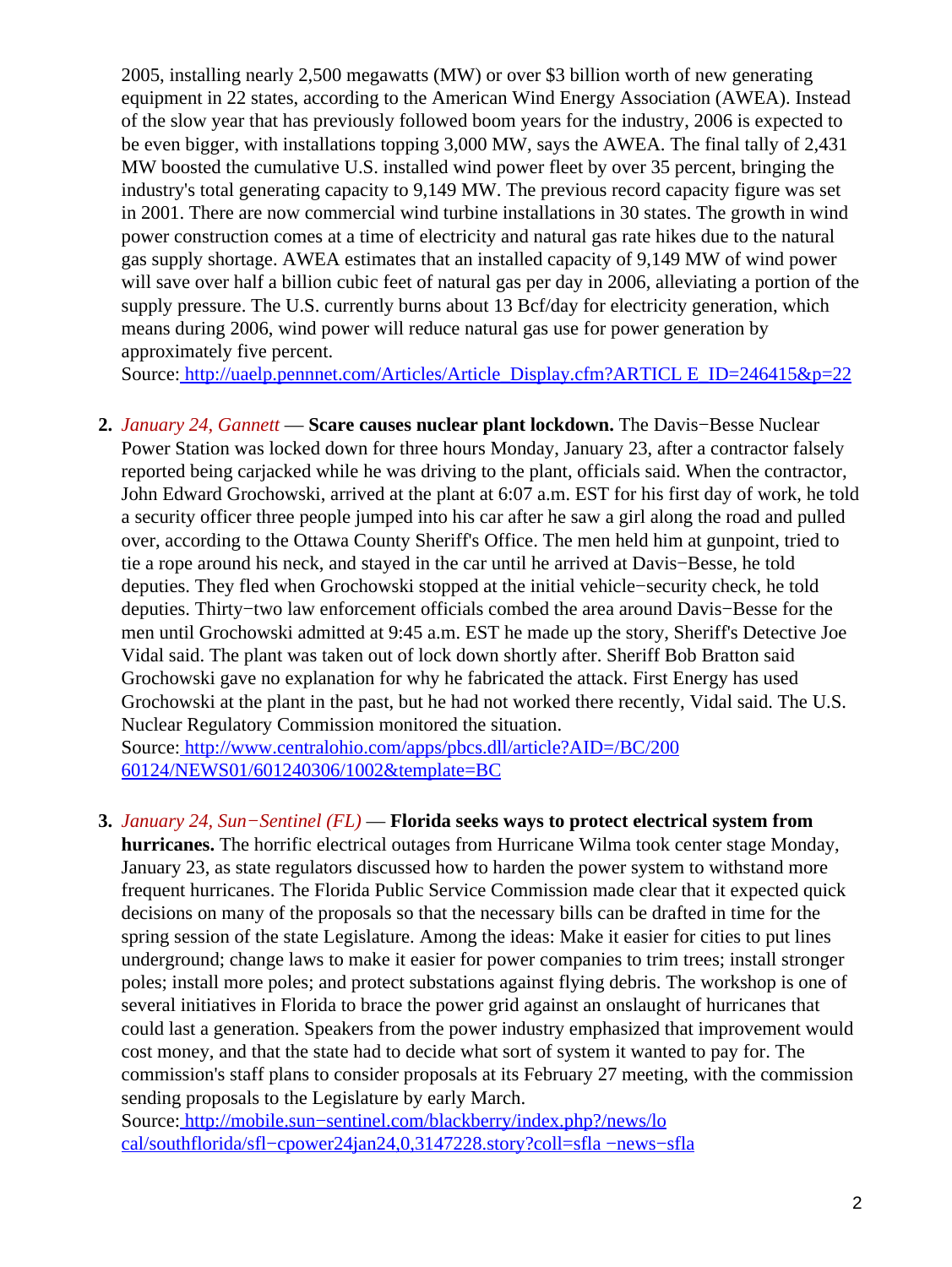**4.** *January 24, The Morning Call (PA)* — **Pennsylvania utility sets new power generation record.** PPL Corp. of Allentown, PA, set a record for power generation for the fourth year in a row. PPL's plants generated 54.8 billion kilowatt−hours of electricity in 2005. That is up two percent from 2004, when the company generated 53.7 billion kilowatt−hours. The company cited careful planning of plant outages as a main factor in the improved performance. PPL controls 12,000 megawatts of generating capacity in seven states: Pennsylvania, Montana, Maine, Connecticut, New York, Arizona, and Illinois. Since 2001, the number of kilowatt−hours PPL generates each year has increased 18 percent. The company has opened additional plants since 2001, including a natural gas plant in Lower Mount Bethel Township. Spokesperson George Lewis said that shorter outages also allow plants to produce more electricity in the year, and operate more efficiently. PPL operates five plants in Pennsylvania. Among those, the Susquehanna nuclear plant near Berwick generated 18.33 billion kilowatt−hours in 2005, up 1.5 percent from last year. The coal−fired plants at Brunner Island, near Harrisburg, generated 10.2 billion kilowatt−hours, down about two percent from last year. That's partially because of a six−week outage for the installation of a new turbine. Source[: http://powermarketers.netcontentinc.net/newsreader.asp?ppa=8](http://powermarketers.netcontentinc.net/newsreader.asp?ppa=8knpp%5E%5BfmojrpmWUjf%7D38%7Dbfel%5Dv) [knpp%5E%5BfmojrpmWUjf%7D38%7Dbfel%5Dv](http://powermarketers.netcontentinc.net/newsreader.asp?ppa=8knpp%5E%5BfmojrpmWUjf%7D38%7Dbfel%5Dv)

#### [[Return to top](#page-0-1)]

### <span id="page-2-0"></span>**Chemical Industry and Hazardous Materials Sector**

**5.** *January 25, Baytown Sun (TX)* — **Exxon scrubs "greasy" spill from cars, homes in Texas.** Residents of the Archia Court public housing neighborhood near the Exxon Mobil Baytown, TX, Refinery woke up Monday, January 23, to find their homes and cars covered in an oily film. On Tuesday, January 24, they found crews of Exxon Mobil workers and contractors scrubbing the neighborhood clean. Sometime late Sunday night, January 22, or early Monday morning, a storage tank in the refinery spilled a substance called process gas oil (PGO), a mixture heavy lubricant oil and waxy material used by in the refinery's catalytic cracker units to produce light hydrocarbons, said Jeanne Miller, spokesperson for the company's Baytown complex. The reason for the spill is unknown, Miller said. PGO contains benzene, a known carcinogen. Miller said the company sent a team of risk management personnel to talk to neighborhood residents and take samples from standing water in the streets. Those samples revealed no cause for health concerns, according to Miller. Miller said that when the spill occurred, steam accumulated in the tank filled with 200−degree liquid, and the steam filled with PGO droplets escaped through a vent in the tank and was carried by wind over the refinery fence line and North Airhart Street to drift across the neighborhood. Source[: http://web.baytownsun.com/story.lasso?ewcd=cc8ad76a2b3b5021](http://web.baytownsun.com/story.lasso?ewcd=cc8ad76a2b3b5021)

[[Return to top](#page-0-1)]

### <span id="page-2-1"></span>**Defense Industrial Base Sector**

**6.** *January 24, Global Security Newswire* — **Annual U.S. missile defense spending could double.** The annual cost of the Bush administration's missile defense plans could more than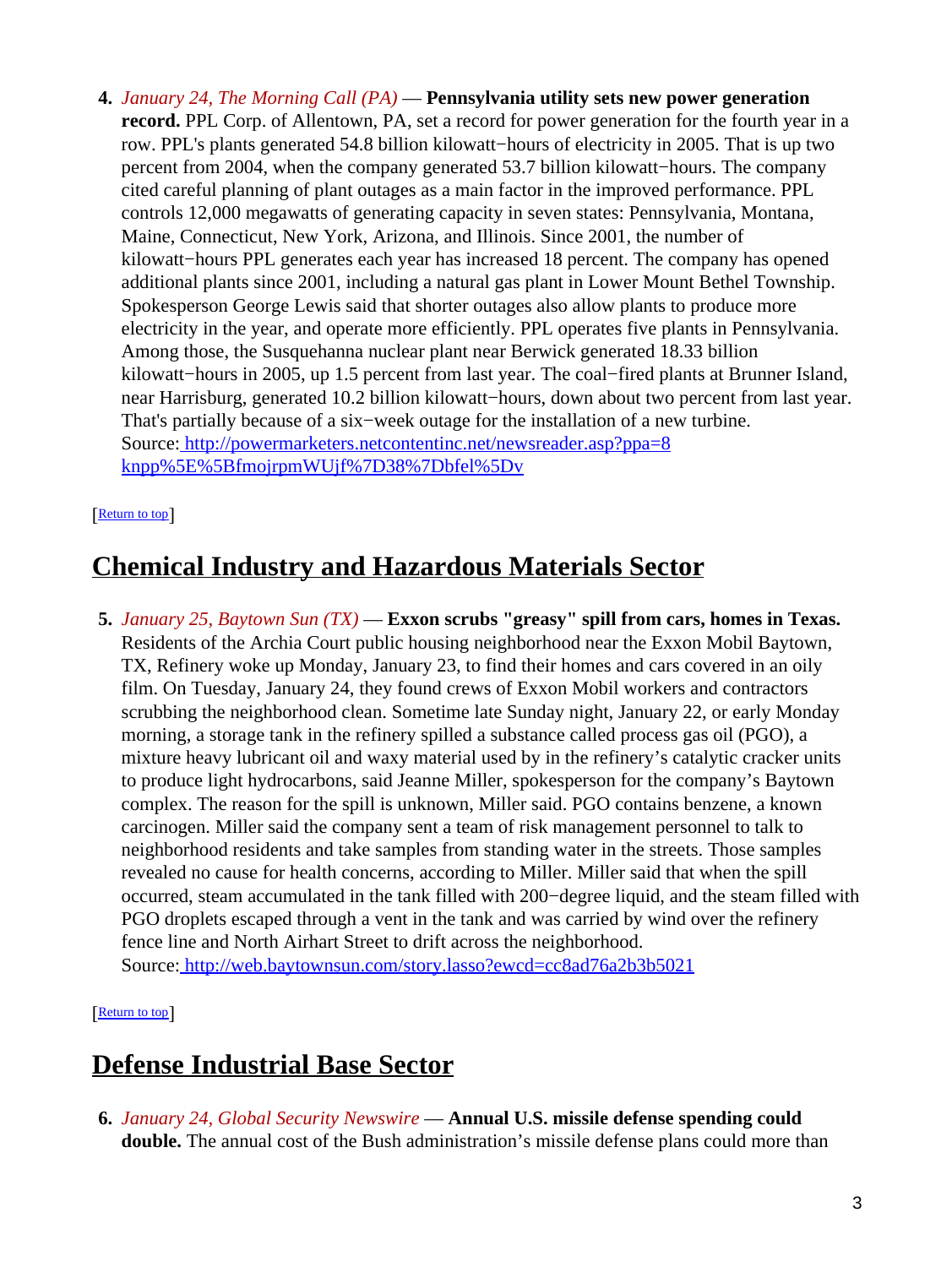double to \$19 billion by 2013, and total \$247 billion from 2006 through fiscal 2024, according to a U.S. government report. The report, "The Long−Term Implications of Current Defense Plans and Alternatives: Detailed Update for Fiscal Year 2006," was produced by the Congressional Budget Office and released this month as an update to a September 2004 report. The study projects an average \$13 billion per year cost for missile defense through 2024. The administration requested about \$8.5 billion for the program last year for the current fiscal 2006, according to the report. The annual cost should climb rapidly to \$19 billion by 2013, due to major equipment purchases, before dropping significantly to about \$8 billion annually by 2024, it says. All figures are in 2006 dollars. The projections factor the anticipated costs for development, procurement, operation and maintenance of most major Bush administration missile defense initiatives. Administration officials have said they are pursuing a "layered" approach to missile defense, which involves developing multiple technological approaches to striking various ballistic missiles from land, sea, air and possibly space. Congressional Budget Office report:

[http://www.cbo.gov/ftpdocs/70xx/doc7004/01−06−DPRDetailedUpd ate.pdf](http://www.cbo.gov/ftpdocs/70xx/doc7004/01-06-DPRDetailedUpdate.pdf) Source[: http://www.nti.org/d\\_newswire/issues/2006\\_1\\_24.html#E34392C0](http://www.nti.org/d_newswire/issues/2006_1_24.html#E34392C0)

**7.** *January 24, American Forces Press Service* — **DoD taps industry know−how in ongoing counter−IED efforts.** Deputy Defense Secretary Gordon England called on what he called some of the best minds in the country Tuesday, January 24, to help come up with new solutions to the threat improvised explosive devices (IEDs) pose to U.S. troops. Speaking to some 600 leaders from industry, academia, the national laboratories and all branches of the military at a two−day industry conference focused on the IED threat, England challenged participants to find better ways to counter what has become terrorists' weapon of choice in Iraq and, more recently, Afghanistan. IEDs are the leading cause of U.S. combat deaths and injuries in Iraq, the deputy said. The Joint Improvised Explosive Device Defeat Organization and the National Defense Industrial Association co−sponsored the two−day IED conference at the Ronald Reagan Building and International Trade Center in Washington, DC, to exchange information and explore solutions. In addition to briefing industry leaders about current and evolving challenges, defense and military leaders at the forum encouraged participants to help come up with new ways to confront IEDs. But technical solutions alone won't resolve the IED problem, England told the group. Defeating IEDs requires new technology, new tactics, new techniques and new training methods, he said.

Source[: http://www.defenselink.mil/news/Jan2006/20060124\\_4000.html](http://www.defenselink.mil/news/Jan2006/20060124_4000.html)

**8.** *January 24, European Defense Agency* — **European Defense Agency urged to focus on communications and transport capabilities for rapid response.** European Union (EU) governments Tuesday, January 24, asked the European Defense Agency (EDA) to focus on improving military capabilities in command, control and communications, air−to−air refueling and heavy transport —− all keys to effective, rapid response to developing crises. The EDA Steering Board, meeting at the level of national capabilities planners, agreed that 2006 would be a decisive year to make progress on the agenda laid out by EU Heads of State and Government at their meetings in Hampton Court and Brussels at the end of last year. The EDA will focus on Software Defined Radio, Satellite Communications, and Space and other airborne surveillance capabilities, and look for areas for collaboration with civil applications. The second major capability focus will be strategic lift, the ability to deploy troops and equipment in support of crisis management or disaster relief operations. Looking to the future, the EDA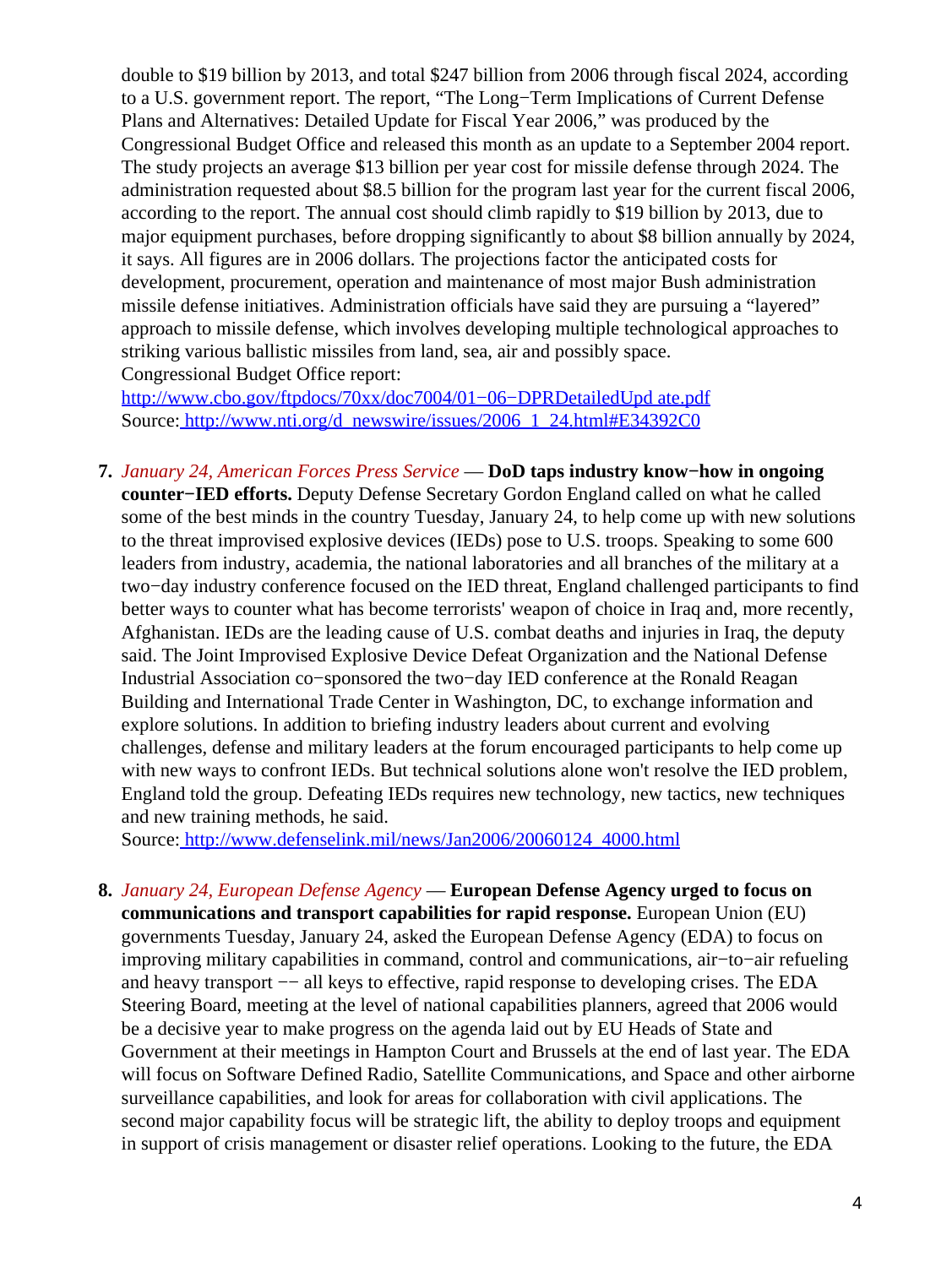will investigate longer term possibilities such as a new generation of heavy transport helicopters and the possible development of high−speed ferries to replace slower sea transport. The final capability focus will be air−to−air refueling, where 11 governments have already agreed to work with the EDA.

Source[: http://www.eda.eu.int/news/2006−01−24−0.htm](http://www.eda.eu.int/news/2006-01-24-0.htm)

[[Return to top](#page-0-1)]

# <span id="page-4-0"></span>**Banking and Finance Sector**

- **9.** *January 24, WVBR News (NY)* — **CFCU credit union says customers received phishing scam e−mails.** Following a rash of hoax e−mails to Ithaca, NY area e−mail addresses and mailing lists, CFCU Community Credit Union is warning its customers of the "phishing" attempt, an e−mail−based scam intended to fool credit union customers into revealing their online banking passwords or other private information. A message titled "High Alert" on CFCU's online banking service dated this morning warns of the scheme. CFCU senior vice president for operations Eileen Hegedus says the credit union has "notified the FBI, and we've sent out an e−mail to our home banking users to alert them." The scam e−mail, with a subject line "CFCU Community Credit Union Security Measures," seems well targeted to people in the area, with addressees including Cornell University mailing lists, staff, and students, and those using free WVBR.com e−mail addresses. The bogus e−mail includes a phony list of "unsuccessful attempts to login to your account" from Russian IP addresses, then what appears to be a Web link to CFCU's Website at mycfcu.com. Hidden behind the visible Web address is a link to a Website in Singapore that mimics CFCU's current online banking login page, with a welcome message from CFCU president Bob Witty. Source[: http://today.14850.com/0124cfcuscam.html](http://today.14850.com/0124cfcuscam.html)
- **10.** *January 24, National Journal* — **Cyber crime is growing more professional, officials say.** Leading industry and government officials Tuesday, January 24, agreed that cyber criminals are now more professional and primarily focused on stealing money. The change in hacker motivation −− from seeking fame to seeking fortune −− occurred in 2004 and 2005, said Art Wong, vice president for Symantec, at a roundtable discussion on Capitol Hill sponsored by the company. "Hackers are working for financial profit and gain −− not fame," Wong said. Online miscreants are now more interested in releasing worm viruses that hide and gather personal information, than in inflicting big−splash viruses that take down networks. Even more troubling are botnets, which are specially designed networks for hacking. They are propagating quickly in the United States, Europe, and Asia. In some cases, these botnets are rented out to third−party hackers. As hackers get more sophisticated, they also are becoming more professional –– often working Monday through Friday during daytime hours. Much of the information stolen by hackers reaches the streets, as personal information is sold between criminals, said Larry Johnson, a special agent with the Secret Service.

Source[: http://www.govexec.com/story\\_page.cfm?articleid=33230&dcn=to daysnews](http://www.govexec.com/story_page.cfm?articleid=33230&dcn=todaysnews)

[[Return to top](#page-0-1)]

# <span id="page-4-1"></span>**Transportation and Border Security Sector**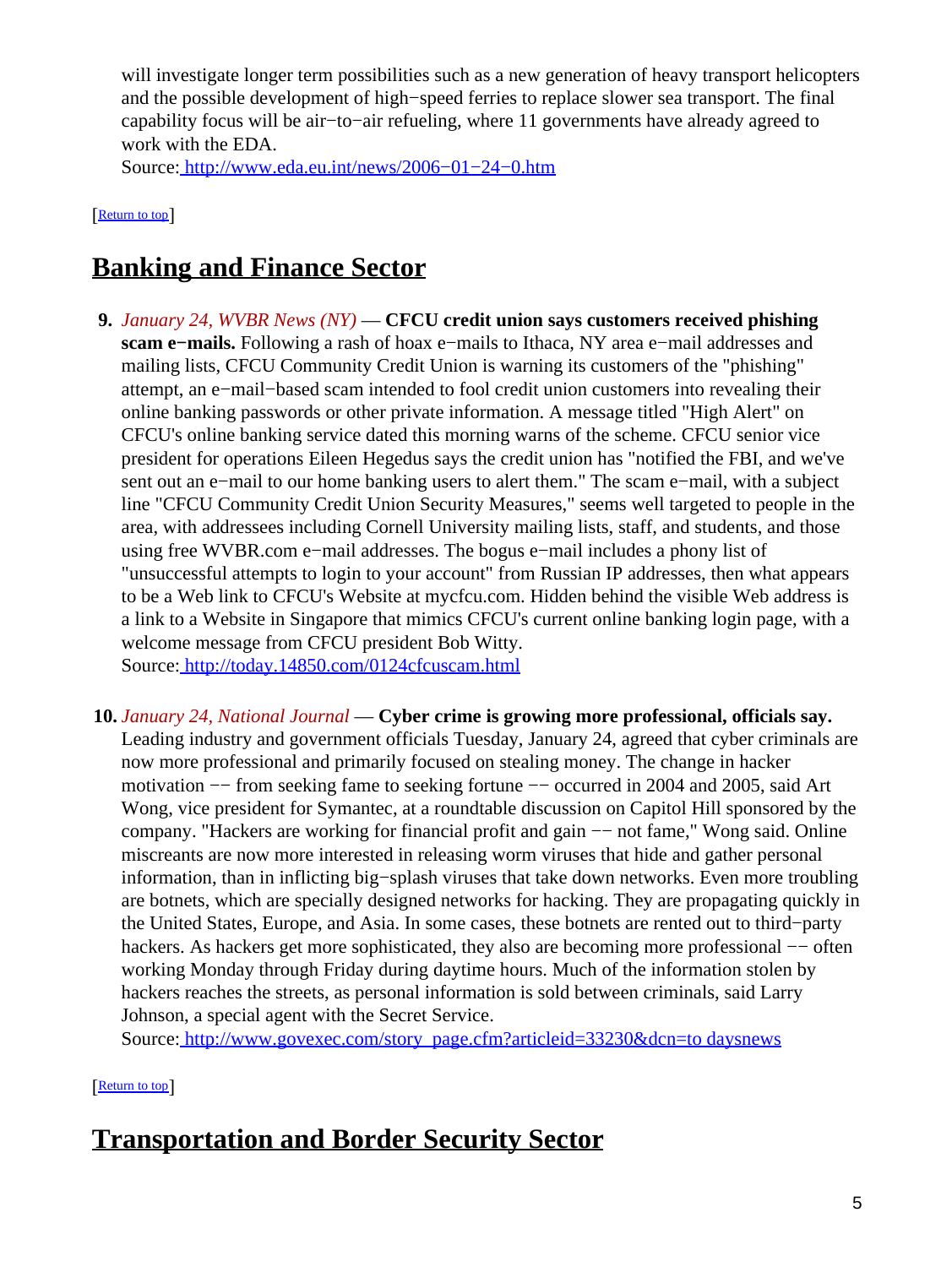**11.** *January 25, Government Accountability Office* — **GAO−06−318T: Homeland Security: Visitor and Immigration Status Program Operating, but Management Improvements Are Still Needed (Testimony).** The Department of Homeland Security (DHS) has established a program −− the U.S. Visitor and Immigrant Status Indicator Technology (US−VISIT) −− to collect, maintain, and share information, including biometric identifiers, on selected foreign nationals who enter and exit the United States. US−VISIT uses these biometric identifiers (digital finger scans and photographs) to screen persons against watch lists and to verify that a visitor is the person who was issued a visa or other travel document. Visitors are also to confirm their departure by having their visas or passports scanned and undergoing finger scanning at selected air and sea ports of entry. The Government Accountability Office (GAO) was asked to testify on (1) the status of US−VISIT and (2) DHS progress in implementing recommendations that GAO made as part of its prior reviews of US−VISIT annual expenditure plans. The testimony is based on GAO's prior reports as well as ongoing work for the House Committee on Homeland Security. GAO's recommendations are directed at helping the department improve its capabilities to deliver US−VISIT capability and benefit expectations on time and within budget. According to DHS, the recommendations have made US−VISIT a stronger program.

Highlights:<http://www.gao.gov/highlights/d06318thigh.pdf> Source[: http://www.gao.gov/cgi−bin/getrpt?GAO−06−318T](http://www.gao.gov/cgi-bin/getrpt?GAO-06-318T)

**12.** *January 25, Department of Transportation* — **New inspection program to target rail safety hot spots.** A new program to deploy federal railroad inspectors to safety hot spots will begin early this year, Department of Transportation Secretary Norman Y. Mineta announced on Wednesday, January 25, during an update on his Department's National Rail Safety Action Plan. Mineta said the Department expects to start by March a new inspection program that will use accident data to identify rail safety problems for specific railroads and states. The inspection plan will allow federal inspectors to focus their efforts where safety issues are most likely to arise so they can be corrected before a serious train accident occurs, Mineta added. Over the coming months, the Department also will deploy two new track inspection vehicles, tripling the number of miles of track inspected each year; propose a new federal rule to address common human errors that lead to train accidents such as improperly lined switches; and undertake research into train operator fatigue, near misses, and the strength of hazardous materials tank cars, he noted. Mineta unveiled the plan in May 2005, which lays out an aggressive agenda to target the most frequent, highest risk causes of train accidents; better utilize federal rail inspection resources; and accelerate research efforts.

National Rail Safety Action Plan[: http://www.dot.gov/affairs/frasafetyplan012506.htm.](http://www.dot.gov/affairs/frasafetyplan012506.htm.) Mineta's remarks:<http://www.dot.gov/affairs/minetasp012506.htm.> Source[: http://www.dot.gov/affairs/dot1006.htm](http://www.dot.gov/affairs/dot1006.htm)

#### **13.** *January 25, Associated Press* — **U.S.−Canada border crossing closed after chase.** A

high−speed chase that ended in gunfire closed the U.S.−Canadian border crossing near Blaine, WA, Tuesday, January 24, authorities said. Two men sought in a California homicide were arrested after one of them was shot and wounded. The crossing is one of the busiest on the U.S. northern border. Traffic was diverted to the Pacific Highway crossing about a mile to the east as police investigated. An unspecified number of Canadian border agents, who are unarmed, left their posts during the incident because they were concerned about their safety, said Paula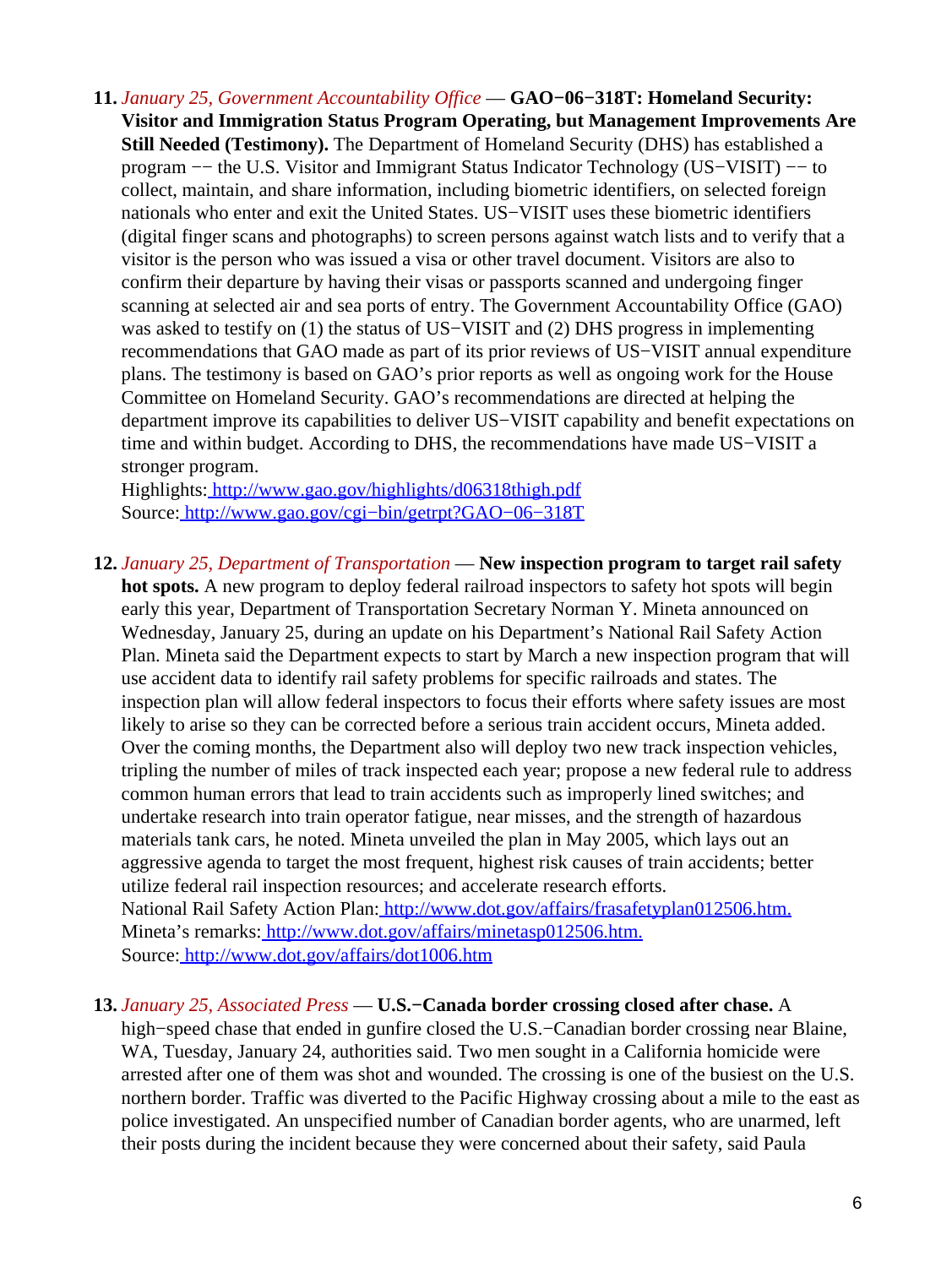Shore, a spokesperson for the Canada Border Services Agency. Managers took over and security was not compromised, she said. After a tip that two men sought in the California case could be headed to the area, a car carrying two men matching the description was seen about six miles south of the border on Interstate 5. When a sheriff's deputy tried to stop the car, the occupants sped off, reaching speeds of 100 mph, Sheriff Bill Elfo said. The chase ended just a few feet from the border when a deputy blocked the suspects' car with his squad car, Elfo said. One man bolted, but authorities quickly caught him.

Source[: http://www.cnn.com/2006/US/01/25/border.closed.ap/](http://www.cnn.com/2006/US/01/25/border.closed.ap/)

- <span id="page-6-0"></span>**14.** *January 25, Star−Ledger (NJ)* — **PATH station to test bomb−detection plan.** A temporary airport−like security system to detect explosives will be set up next month at the Exchange Place PATH (Port Authority Trans−Hudson) station in Jersey City as the first phase of a federal test program designed to increase up rail safety across the country, officials said on Tuesday, January 24. Between February 6 and March 1, the roughly 15,000 passengers who use the station each day will encounter X−ray baggage machines, walk−through metal−detectors and other screening devices. Unlike the security systems at airports, the Rail Security Project will not require passengers to empty their pockets, turn off their laptops or take off their shoes when being screened. If alarms sound, bags may be swiped to check them electronically for explosive residue and passengers may be subjected to a follow−up search with a hand−held wand, officials said. Screeners at Exchange Place will be private contract employees from San Francisco International Airport who will be on loan from the Transportation Security Administration. "We definitely need to look into ways to increase the security of our rail system," said Larry Orluskie, a spokesperson for the Department of Homeland Security. Source[: http://www.nj.com/news/ledger/jersey/index.ssf?/base/news−2/](http://www.nj.com/news/ledger/jersey/index.ssf?/base/news-2/113816869533610.xml&coll=1) [113816869533610.xml&coll=1](http://www.nj.com/news/ledger/jersey/index.ssf?/base/news-2/113816869533610.xml&coll=1)
- **15.** *January 25, Air Cargo News* — **Cargo security summit targets gang theft.** Sponsored by the Florida Statewide Commercial Vehicle Cargo Theft Task Force, the Florida Trucking Association, and the International Cargo Security Council, the 2006 Cargo Security Legislative Summit will be held in Tallahassee, FL, January 25 and 26. It will focuses mainly on truck security, but will also consider several points vital to air cargo. Marion, FL, Sheriff Capt. Tommy Bibb, one of the event organizers, said that each year at least \$10 billion of cargo is stolen from warehouses, 18−wheelers, and ship containers. One highlight: the Summit will include an FBI update on the growing threat of Mara Salvatrucha, or MS−13, to officers on the street. The International Cargo Security Council is an association of professionals active in intermodal transportation and supply chain security.

Source[: http://www.aircargonews.com/060125/cargosecurity.etihadtraxo n.html](http://www.aircargonews.com/060125/cargosecurity.etihadtraxon.html)

**16.** *January 25, USA TODAY* — **NTSB: Pilots' conduct, fatigue elements of Missouri crash.** A pair of wisecracking pilots on duty for 14 1/2 hours made several grave mistakes just before crashing more than a mile from a runway in Missouri, killing themselves and 11 others, federal investigators said Tuesday, January 24. The National Transportation Safety Board (NTSB) blamed the October 19, 2004, accident on errors by the pilots, who flew too low in darkness and clouds on the way toward Kirksville Regional Airport. The pilots' unprofessional behavior and fatigue likely contributed to the crash, the board ruled. The Jetstream 32 twin−propeller plane struck a line of trees and burst into flames, trapping 13 of the 15 on board. Investigators said they were troubled by the pilots' banter on the flight as the plane got ready to land. Federal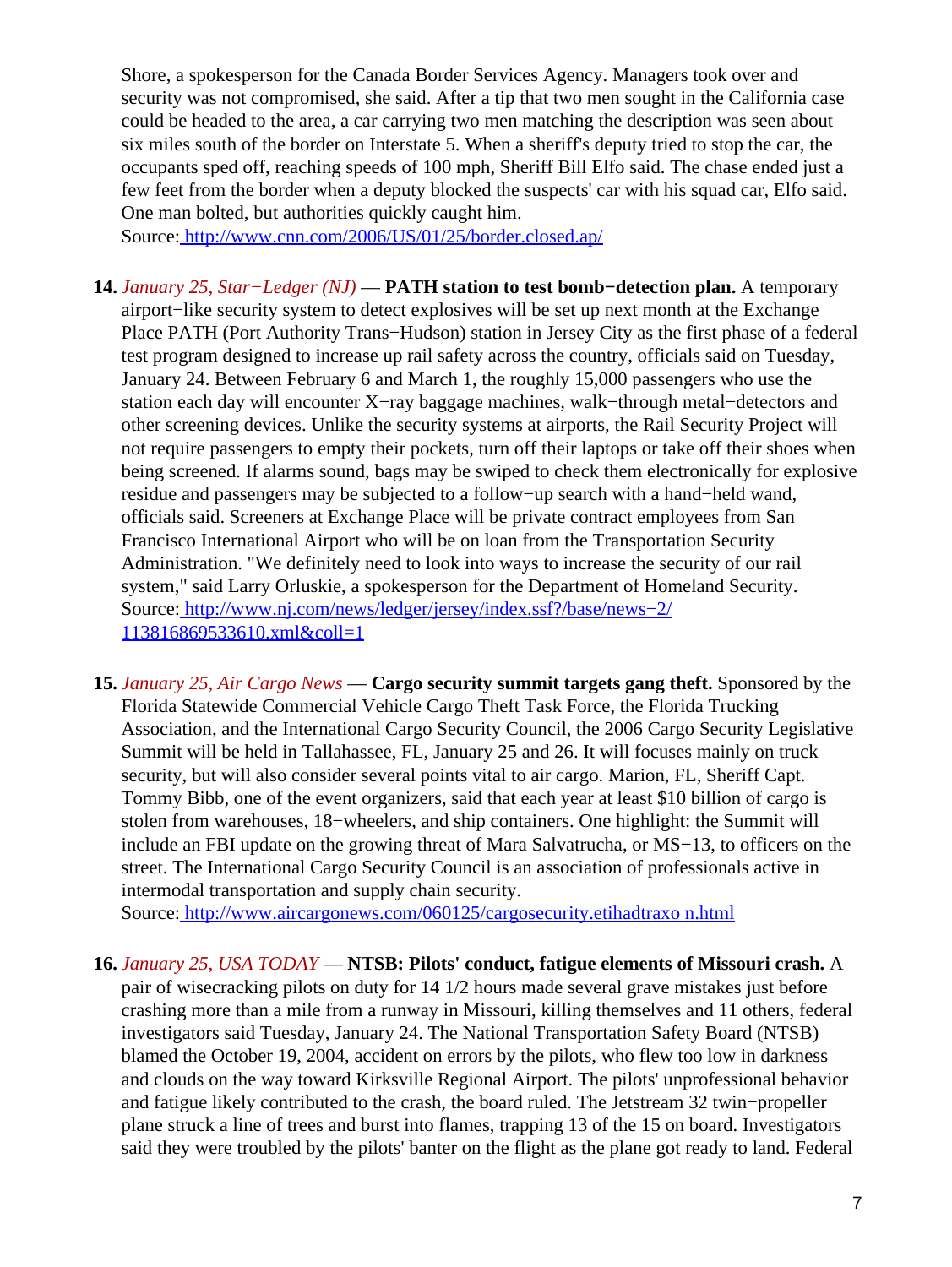law forbids airline pilots from any joking or casual conversation when the plane dips below 10,000 feet. The crash is the second in two years involving pilots who were joking in the cockpit. Two pilots on an empty Pinnacle Airlines flight died October 14, 2004, after losing control at high altitude. The NTSB called on the Federal Aviation Administration to revise the regulations that allowed the crew to work so long and to require airlines to improve training on fatigue.

Source[: http://www.usatoday.com/travel/news/2006−01−24−crashinvestig ation\\_x.htm](http://www.usatoday.com/travel/news/2006-01-24-crashinvestigation_x.htm)

[[Return to top](#page-0-1)]

## <span id="page-7-0"></span>**Postal and Shipping Sector**

Nothing to report. [[Return to top](#page-0-1)]

### <span id="page-7-1"></span>**Agriculture Sector**

- **17.** *January 25, Daily Times (MD)* — **More poultry to be avian flu tested.** The Maryland Department of Agriculture and poultry industry have reached an agreement to immediately conduct testing on the Delmarva Peninsula of all commercial poultry flocks for avian influenza, state officials said Monday, January 23. Daniel Bautista, lab director and poultry diagnostician for the Salisbury Animal Health Diagnostic Laboratory, said the increased testing for the disease −− which is highly contagious among chickens and can wipe out entire flocks −− will be a big undertaking for his small staff. Prior to the new volume testing, Bautista said his staff tested 40 percent of the flocks from more than 2,000 Delmarva farms through the National Poultry Improvement Plan, a federal−state−poultry industry program that monitors avian influenza for commercial flocks. In 2004, a few cases of the illness were found in Worcester, MD, and in Delaware, forcing those farmers to quarantine their land to keep from transmitting the disease. Since then, no incidents have been reported or detected, Bautista said. Tests are conducted every time the farms grow chickens, he said, and the average farm grows five chicken batches a year. Bautista said his lab will test a sample of 11 birds per farm. Source[: http://www.delmarvanow.com/apps/pbcs.dll/article?AID=/200601](http://www.delmarvanow.com/apps/pbcs.dll/article?AID=/20060125/NEWS01/601250302/1002) [25/NEWS01/601250302/1002](http://www.delmarvanow.com/apps/pbcs.dll/article?AID=/20060125/NEWS01/601250302/1002)
- **18.** *January 25, Pratt Tribune (KS)* — **Chronic wasting disease confirmed in Kansas deer herd.** The National Veterinary Services Laboratory in Ames, IA, has verified the preliminary lab test, which was positive for Kansas' first occurrence of chronic wasting disease (CWD) in a wild deer. Tissue samples from the deer, taken by a resident hunter in Cheyenne County during the state's firearms season in December, were initially tested at a Kansas State University lab, then submitted to the lab in Iowa for confirmation. Kansas Department of Wildlife and Parks (KDWP) biologists will sample more deer in Cheyenne County to help determine whether the disease exists in other deer in the vicinity. KDWP also is planning to conduct a public meeting in St. Francis to provide more information on CWD and strategies to minimize the spread of the disease. KDWP biologists have collected tissue samples from deer taken by Kansas hunters since 1996 to monitor deer herd health.

CWD information: [http://www.cwd−info.org/](http://www.cwd-info.org/)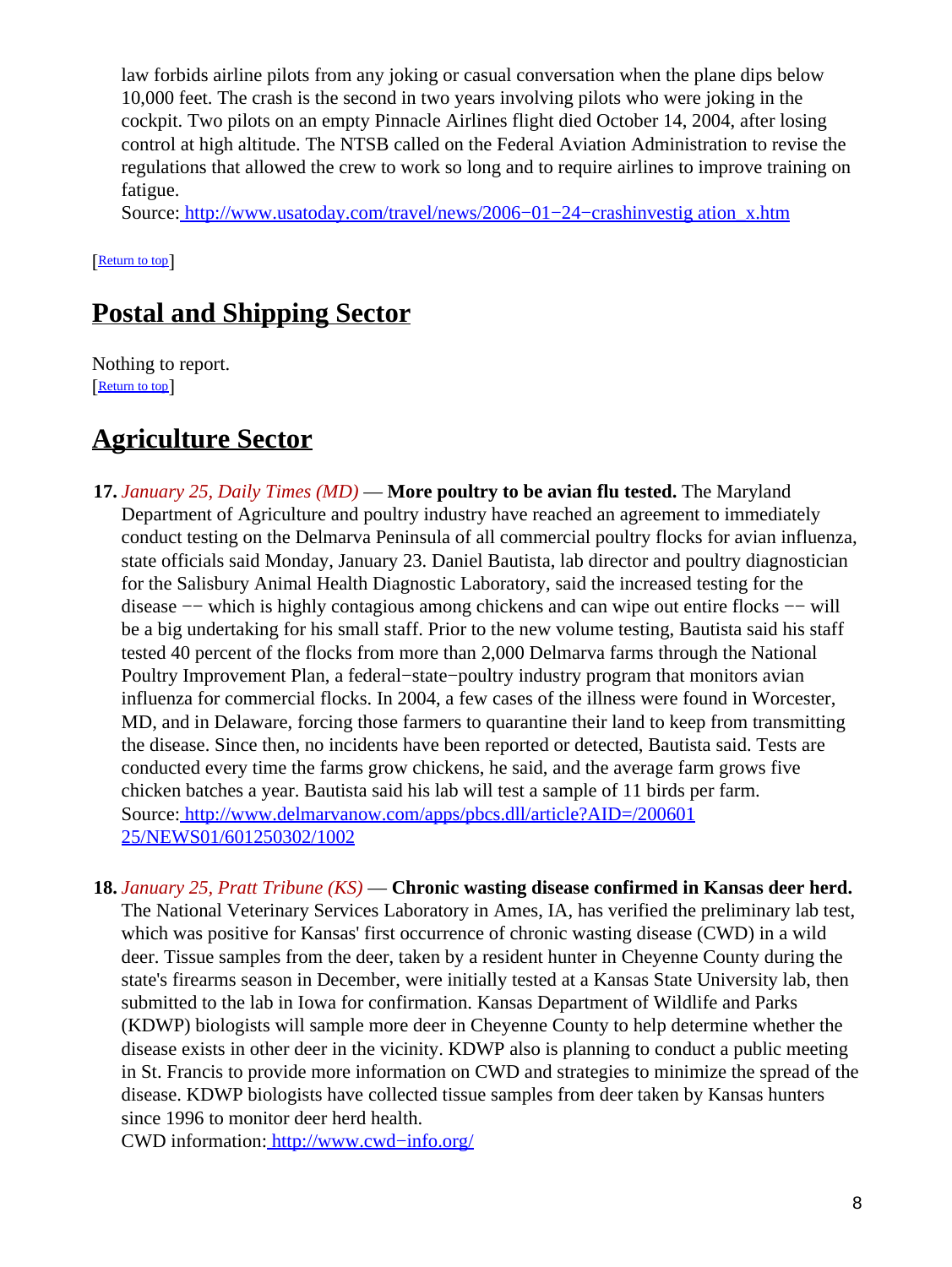Source[: http://www.pratttribune.com/articles/2006/01/24/news/02\\_deer .txt](http://www.pratttribune.com/articles/2006/01/24/news/02_deer.txt)

**19.** *January 25, Southeast Farm Press* — **Georgia system prevents diseases and insects from leaving port.** For eight years, University of Georgia (UGA) Cooperative Extension county agents have used digital images, computers and e−mails to quickly diagnose insect and disease problems. Now a UGA team has installed their system in Honduras to protect U.S. farmers and consumers. Called Distance Diagnostics through Digital Imaging (DDDI), the system is in most UGA Extension county offices statewide. UGA shared the technology with 12 other U.S. land−grant universities and then added Honduras as its first international partner. Two DDDI systems have been set up at the Port of Cortez to prevent plant diseases and insects from leaving Honduras. "This is one of only a handful of U.S. Customs offices set up in ports outside the U.S.," says Marco Fonseca, a UGA Extension horticulturist. "A U.S. inspector checks the shipments, so now agricultural products can go straight into our market." Fonseca says the U.S. benefits are twofold: The nation is further protected from plant diseases and insects entering its borders, and Americans get fresher imported fruits and vegetables. Inspectors are trained to look for pathogens and pests common to the region. "Barriers like this slow down the movement of pathogens and pests," he says.

Source[: http://southeastfarmpress.com/news/012506−Georgia−pests/](http://southeastfarmpress.com/news/012506-Georgia-pests/)

**20.** *January 24, Associated Press* — **Laurel Park horse has equine herpes.** A horse at Laurel Park, in Maryland, has tested positive for the equine herpes virus that has already claimed two horses at nearby Pimlico Race Course and prompted a state quarantine at the home of the Preakness Stakes. However, the Laurel horse has not shown any symptoms of the disease and it is not clear whether the horse is contagious, or merely has been exposed to the virus in the past like many other horses, said Guy Hohenhaus, state veterinarian for the Maryland Department of Agriculture. The horse, an outrider used in training race horses, has been brought to Pimlico for isolation and further testing. The tests will most likely be in the form of nasal swabs that will be cultured to see if the virus is present in the respiratory tract as well as in the bloodstream. If the swabs test positive, "then that horse probably needs to be restricted until it tests negative," Hohenhaus said. At least 11 horses at Pimlico have shown signs of the virus this month and two horses have been euthanized. Isolation at Pimlico is expected to continue at least until the middle of next month.

Equine Herpes information: [http://duke.usask.ca/~misra/virology/stud2004/evd/ehv1page.h tml](http://duke.usask.ca/~misra/virology/stud2004/evd/ehv1page.html) Source[: http://www.washingtonpost.com/wp−dyn/content/article/2006/01](http://www.washingtonpost.com/wp-dyn/content/article/2006/01/24/AR2006012400974.html) [/24/AR2006012400974.html](http://www.washingtonpost.com/wp-dyn/content/article/2006/01/24/AR2006012400974.html)

[[Return to top](#page-0-1)]

## <span id="page-8-0"></span>**Food Sector**

**21.** *January 25, Associated Press* — **Taiwan lifts ban on U.S. beef imports.** Taiwan said Wednesday, January 25, it was lifting a ban on U.S. beef imports but warned it could reconsider the decision if steps aren't followed to prevent beef at higher risk of being infected with mad cow disease from entering the country. The ban was imposed last June after an American cow was found to be infected with mad cow disease. In a statement, Taiwan's Department of Health said an investigation had shown there was no danger to the country's population, and the import of American beef could resume. Taiwan said, however, that all imported beef will have to carry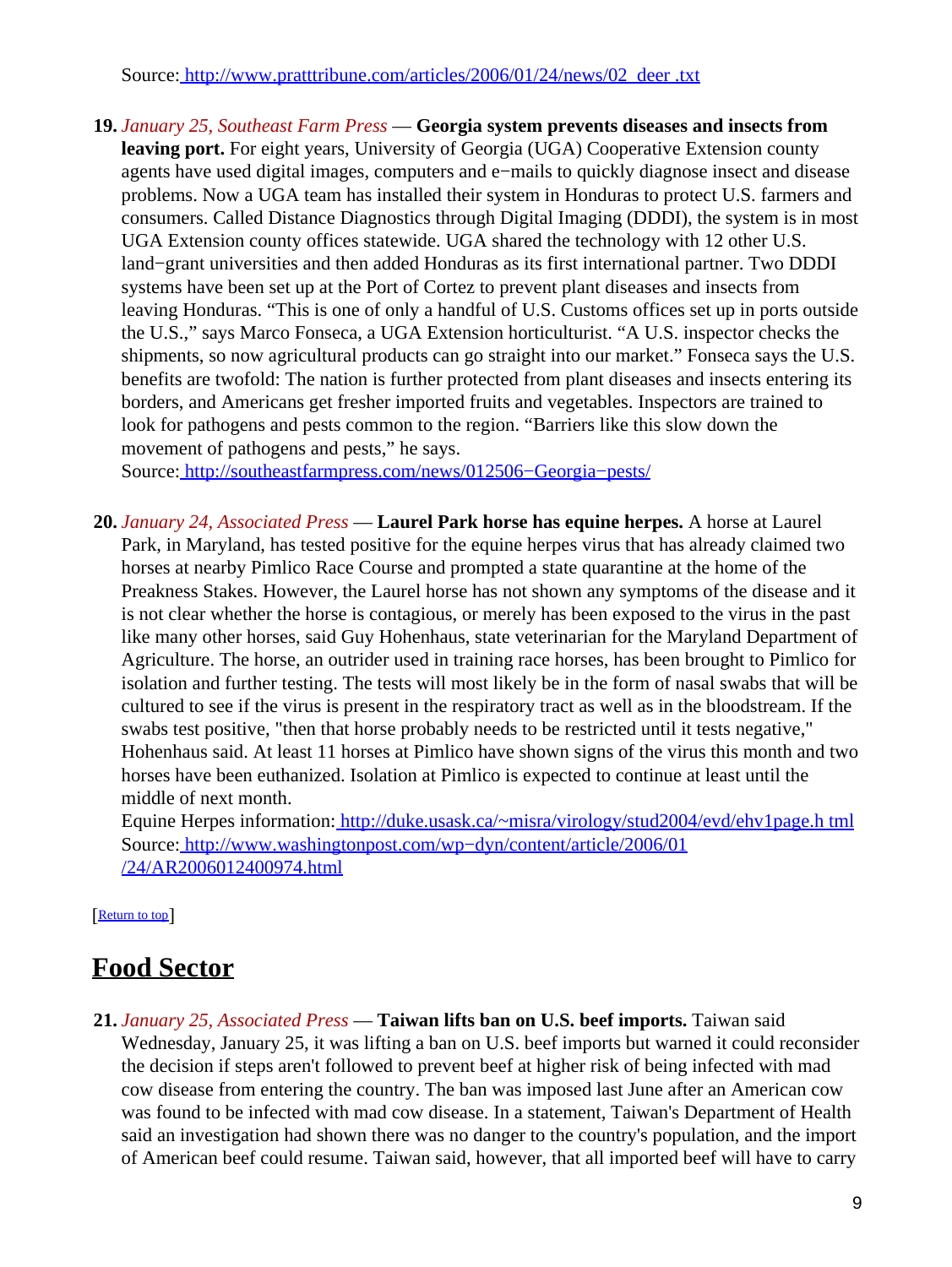a label of approval from the U.S. Department of Agriculture. Only meat from cows aged 30 months or younger will be allowed, while parts like brains, spinal cords, and certain bones will be banned because they carry a higher infection risk, the statement said. The announcement ended Taiwan's second ban on U.S. beef. A previous ban had been in force from late 2004 until April 2005. The U.S. had been the source of 20 percent of Taiwan's beef. Source[: http://www.sfgate.com/cgi−bin/article.cgi?f=/n/a/2006/01/25/](http://www.sfgate.com/cgi-bin/article.cgi?f=/n/a/2006/01/25/financial/f010510S92.DTL&type=health) [financial/f010510S92.DTL&type=health](http://www.sfgate.com/cgi-bin/article.cgi?f=/n/a/2006/01/25/financial/f010510S92.DTL&type=health)

- **22.** *January 25, Associated Press* — **Beef industry given a refresher on Japan's requirements.** Japan halted imports of U.S. beef on Friday, January 20, after finding a shipment that contained backbone, which Asian countries consider at risk for mad cow disease. The cuts –– veal hotel rack, which has rib bones connected to the spine −− are eaten in the U.S. but not allowed in Japan. At an Agriculture Department meeting hastily arranged by Agriculture Secretary Mike Johanns, a National Meat Association official called the error "a setback and a great embarrassment" to other companies in the industry. The error jeopardized a market worth \$1.4 billion in 2003, the year before Japan banned the importation of American beef. Only weeks ago Japan reopened its market, which had been closed since the U.S. discovered its first case of mad cow disease in December 2003. About three dozen companies and industry groups were represented at the meeting in an U.S. Department of Agriculture auditorium. Johanns summoned them for a refresher course on export rules and filling out forms. Source[: http://www.dfw.com/mld/dfw/news/breaking\\_news/13707665.htm](http://www.dfw.com/mld/dfw/news/breaking_news/13707665.htm)
- <span id="page-9-0"></span>**23.** *January 24, Columbus Dispatch (OH)* — **Guide gives grocers assist on food safety.** Grocers have new guidelines to help them keep their food safe from terrorists. The Retail Food Defense Preparedness Guide, available as a CD−ROM, gives grocers detailed information to help them assess and address any vulnerability in their food supply −− from the delivery of the products to the retail stores to the time it leaves the store with the customer. The guide was put together by the Ohio departments of agriculture, health and public safety. The free guide is being distributed to 16,000 retailers statewide, said Tom Jackson, president of the Ohio Grocers' Association, which created the guide with the Ohio Department of Agriculture. New York and New Jersey have created similar food security tips, based on rules and regulations from the Bioterrorism Act of 2002, said Brenda Zimmer of the U.S. Food and Drug Administration's Cincinnati, OH, office.

Ohio Department of Agriculture statement:

[http://www.ohioagriculture.gov/news/news/2006/food−012306−fo oddefense.pdf](http://www.ohioagriculture.gov/news/news/2006/food-012306-fooddefense.pdf) Source[: http://www.columbusdispatch.com/business−story.php?story=dis](http://www.columbusdispatch.com/business-story.php?story=dispatch/2006/01/24/20060124-C1-04.html) [patch/2006/01/24/20060124−C1−04.html](http://www.columbusdispatch.com/business-story.php?story=dispatch/2006/01/24/20060124-C1-04.html)

#### [[Return to top](#page-0-1)]

### <span id="page-9-1"></span>**Water Sector**

**24.** *January 25, Chicago Tribune (IL)* — **Radioactive leak taints water.** A plume of radioactive tritium seeping into groundwater near a Will, IL, nuclear power plant has prompted Exelon Corp. to buy out one nearby property owner and offer to compensate 14 others for any loss in home value. Levels of the radioactive isotope found outside the Braidwood Generating Station so far have been well below the amount the federal government considers unhealthy. But the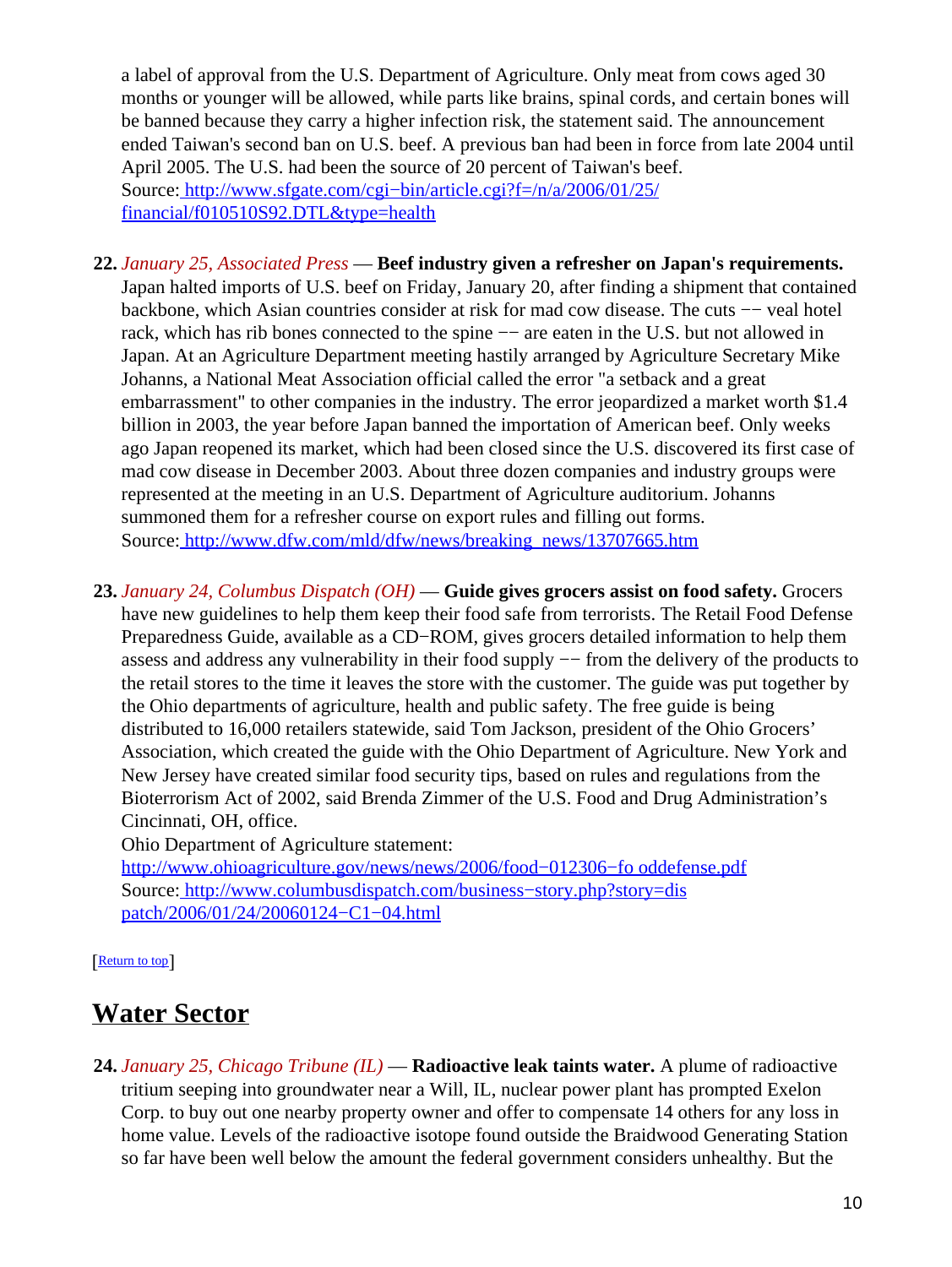company acknowledged Tuesday, January 24, that there is more tritium in the nearby groundwater than occurs naturally and vowed to clean it up. In one well on Exelon's property, the amount of tritium was more than 11 times higher than the federal limit for groundwater, according to the Nuclear Regulatory Commission. Based on that finding and tests of 15 nearby private wells, the Illinois Environmental Protection Agency cited Exelon, the parent company of ComEd, for two violations of the state's groundwater standards and gave company officials until February 3 to file a report detailing what they know about the tritium plume. Exelon has traced the tritium to a 1998 pipeline leak that wasn't thought at the time to contain significant amounts of radioactive material. The pipe pumps water from the plant's cooling lake to the Kankakee River five miles away.

Source[: http://www.chicagotribune.com/news/nationworld/chi−060125020](http://www.chicagotribune.com/news/nationworld/chi-0601250209jan25,1,1527963.story?track=rss) [9jan25,1,1527963.story?track=rss](http://www.chicagotribune.com/news/nationworld/chi-0601250209jan25,1,1527963.story?track=rss)

[[Return to top](#page-0-1)]

### <span id="page-10-0"></span>**Public Health Sector**

- **25.** *January 25, Associated Press* — **China bird flu death toll hits seven.** A woman in southwestern China has died from bird flu, bringing the country's human death toll from the disease to seven, the official Xinhua News Agency said Wednesday, January 25. The news agency reported Monday, January 23, that the woman showed symptoms for a fever and pneumonia on January 12 and was hospitalized in a critical condition in Chengdu in Sichuan province. She tested positive for the H5N1 strain of bird flu on January 17. Source[: http://edition.cnn.com/2006/WORLD/asiapcf/01/25/china.bird.f lu.ap/](http://edition.cnn.com/2006/WORLD/asiapcf/01/25/china.bird.flu.ap/)
- **26.** *January 25, Associated Press* — **Drug makers plan big increase in flu vaccine for next fall.** Pharmaceutical companies say they are preparing to produce as many as 120 million doses of flu vaccine for the next flu season, by far the most ever. The increased production could mean an end to the shortages of the past several years, especially in the 2004−5 flu season, when bacterial contamination led to the shutdown of a British factory that was to produce nearly half the United States' supply. Speaking Tuesday, January 24, at a flu vaccine conference sponsored by the American Medical Association and the U.S. Centers for Disease Control and Prevention, vaccine makers said the increase was warranted for several reasons: better government reimbursement for shots, indications that federal health officials may one day recommend flu shots for nearly everyone, and public fears of avian flu (although the vaccine would protect only against conventional flu). GlaxoSmithKline, which produced 7.5 million doses of flu vaccine for the current flu season, said it expected to distribute 20 million to 30 million for next season. Sanofi Pasteur, the main vaccine producer for the current season, broke ground last July on a vaccine plant in Swiftwater, PA, to double the capacity of that company. Source: http://www.nytimes.com/2006/01/25/national/25flu.html? r=1
- **27.** *January 25, Boston Globe (MA)* — **Flu vaccine distribution flawed.** The nation's top disease tracker Tuesday, January 24, acknowledged that there are significant flaws in the flu vaccine−distribution system in the U.S. and pledged to consider expanding the federal government's role in buying and tracking shots. For the current flu season, the U.S. Centers for Disease Control and Prevention (CDC) bought about 11.5 million doses –– out of 86 million produced by private manufacturers  $-$  with much of it then resold to state health departments.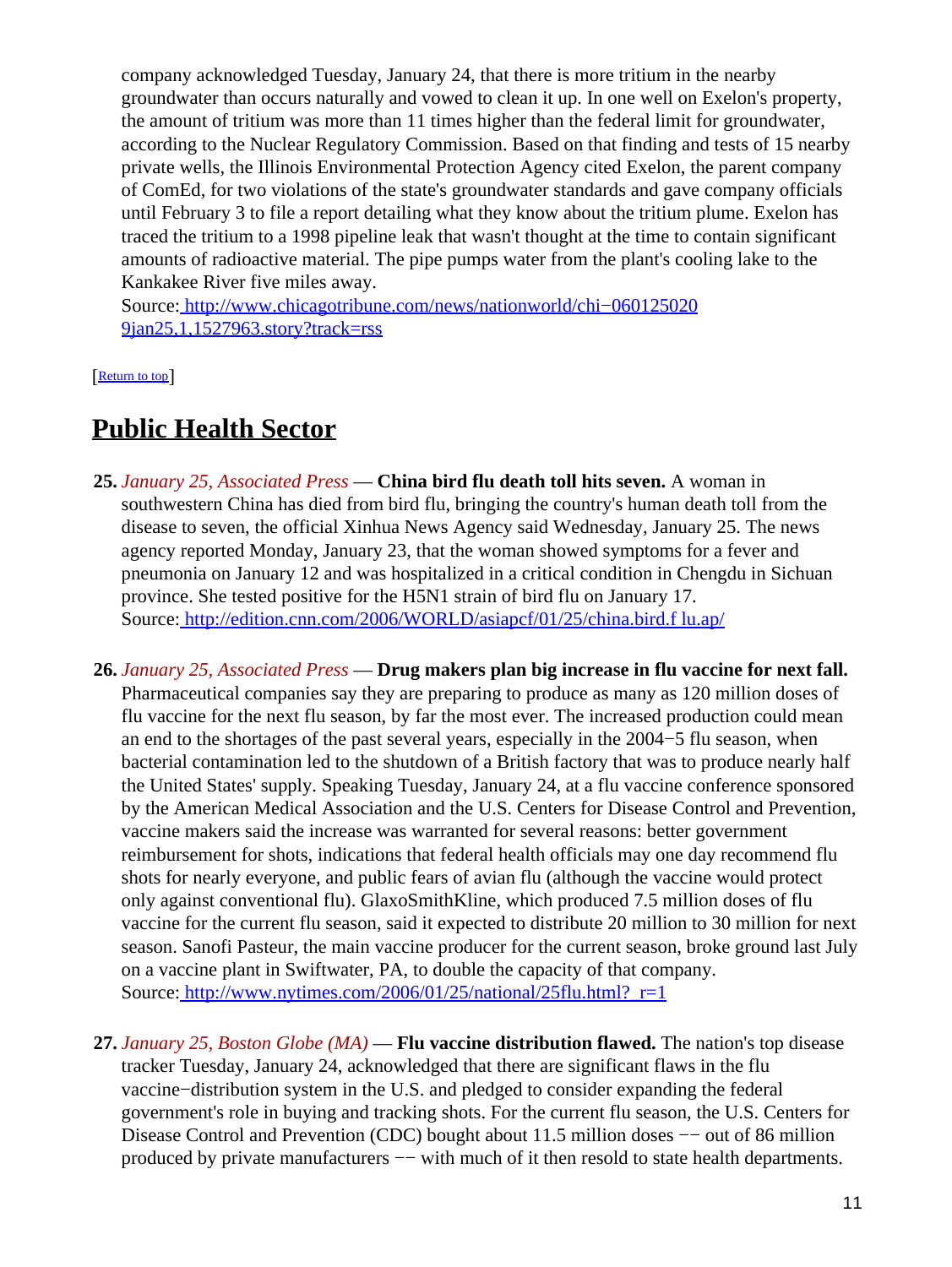"Since we don't own the supply, it's very difficult for us to put our weight behind supporting appropriate distribution," said Julie Gerberding, CDC director, speaking at a summit on the flu vaccine supply and its distribution. Doctors and public health authorities voiced concern about the patchwork system of public agencies and private doctors, pharmacies, and big−box retailers that now provide flu vaccine. Health authorities said they are particularly dismayed by the failure to establish a network that would follow every shot from the time it left a manufacturer to the time it was administered. A detailed tracking system, public health officials said, has the potential to ease a persistent supply−demand mismatch that results most years in millions of vaccine doses being squandered. The CDC is studying such a tracking system. Source[: http://www.boston.com/news/nation/articles/2006/01/25/flu\\_va](http://www.boston.com/news/nation/articles/2006/01/25/flu_vaccine_distribution_flawed_cdc_contends/) [ccine\\_distribution\\_flawed\\_cdc\\_contends/](http://www.boston.com/news/nation/articles/2006/01/25/flu_vaccine_distribution_flawed_cdc_contends/)

**28.** *January 25, Agence France−Presse* — **Indonesia reports another bird flu case as WHO warns over markets.** A 22−year−old chicken seller is Indonesia's latest bird flu case, an official said, as the World Health Organization (WHO) warned that traditional markets must clean up their act to curb the spread of the virus. Local tests showed the Jakarta man tested positive for the virus. He was admitted to the main hospital treating bird flu patients Thursday, January 19, health ministry official Hariyadi Wibisono said Wednesday, January 24. Fourteen people have died of the H5N1 strain of avian influenza in Indonesia, the world's fourth most populous country where many people live in close contact with poultry, even in urban areas. Six other human cases in Indonesia have been confirmed but the patients survived. Three others suspected of carrying the virus are being treated. Meanwhile, officials from the World Health Organization (WHO) who toured an animal market in the capital said improving waste management and sanitation systems was the top challenge facing traditional wet markets here. "Where do you reduce the exposure of people to the disease, how do you improve the hygiene and the safety of the food supply and ways to improve waste management. These are the key challenges," Peter Karim Ben Embarek, a scientist with the WHO's food safety department said. Source[: http://news.yahoo.com/s/afp/20060125/hl\\_afp/healthfluindones](http://news.yahoo.com/s/afp/20060125/hl_afp/healthfluindonesia_060125124209;_ylt=AkdJ7r_Yln0w_4F.CFunU66JOrgF;_ylu=X3oDMTBiMW04NW9mBHNlYwMlJVRPUCUl) [ia\\_060125124209;\\_ylt=AkdJ7r\\_Yln0w\\_4F.CFunU66JOrgF;\\_ylu=X3oDM](http://news.yahoo.com/s/afp/20060125/hl_afp/healthfluindonesia_060125124209;_ylt=AkdJ7r_Yln0w_4F.CFunU66JOrgF;_ylu=X3oDMTBiMW04NW9mBHNlYwMlJVRPUCUl)

[TBiMW04NW9mBHNlYwMlJVRPUCUl](http://news.yahoo.com/s/afp/20060125/hl_afp/healthfluindonesia_060125124209;_ylt=AkdJ7r_Yln0w_4F.CFunU66JOrgF;_ylu=X3oDMTBiMW04NW9mBHNlYwMlJVRPUCUl)

**29.** *January 25, Reuters* — **Scientists follow the money to predict epidemics.** Researchers in Germany and the U.S. tracked the circulation of dollar bills to develop a mathematical model of human travel that can be used to plot the spread of future pandemics. "There are some universal rules governing human travel and they can be used to develop a new class of model for the spread of infectious disease," said Dirk Brockmann, of the Max Planck Institute in Goettingen, Germany. "We can now plug in the parameter ranges that we think will apply to influenza and then simulate a pandemic that runs through Europe and see what happens." Mathematical models and computer simulations could also help to develop measures to take against it, he added. Human movement is a main cause of the spread of infectious disease but with modern−day travel involving boats, planes, trains, cars and other means of transport it is virtually impossible to compile a comprehensive set of data on travel. The scientists analyzed information from an online bill−tracking Internet site. The information from the site enabled the researchers to develop a mathematical theory of human travel behavior. When they compared their results with traffic flow of aviation networks in the U.S., they found it correlated closely. Source[: http://www.thanhniennews.com/worlds/?catid=9&newsid=12273](http://www.thanhniennews.com/worlds/?catid=9&newsid=12273)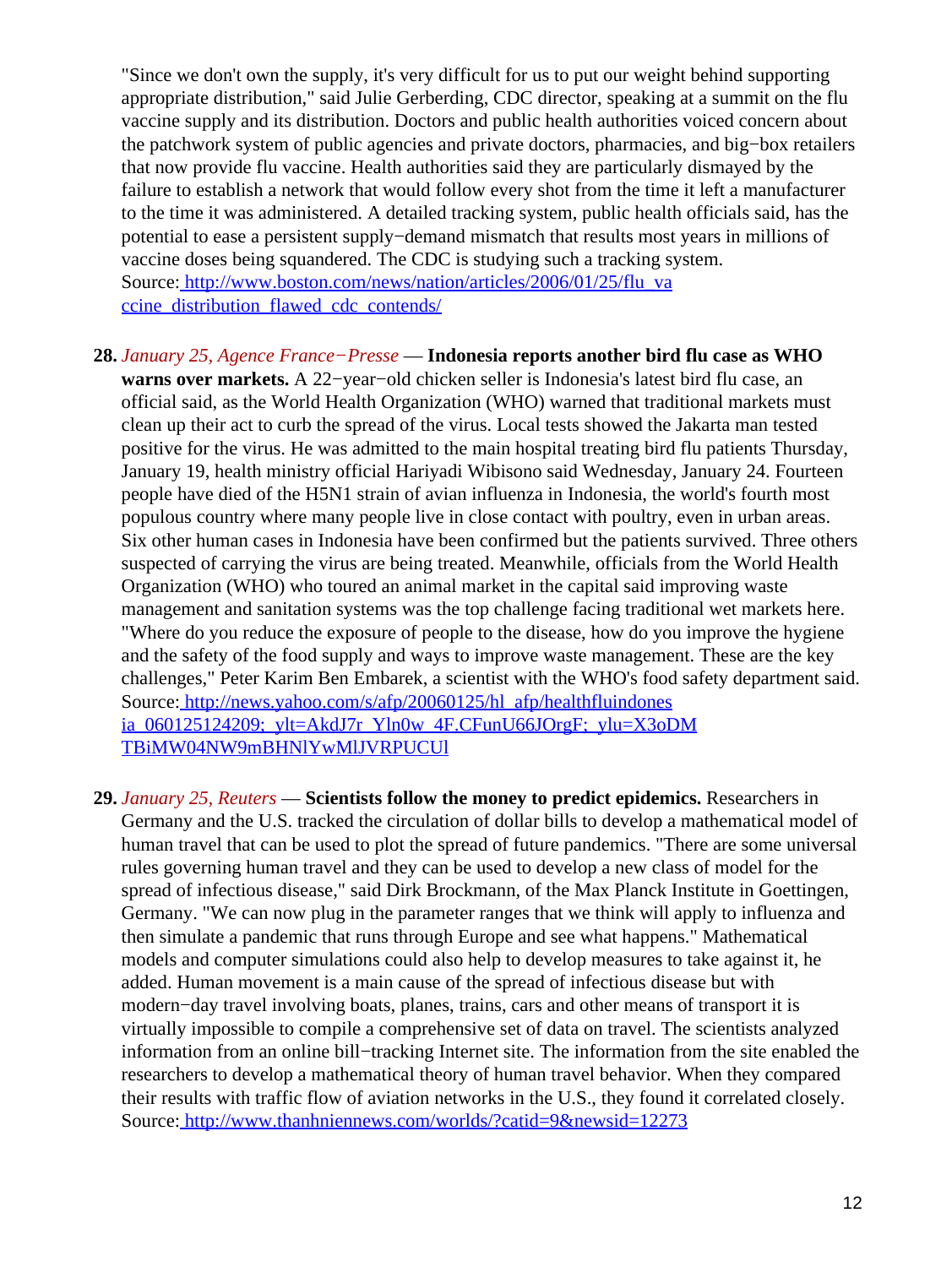**30.** *January 25, Star−Ledger (NJ)* — **Hospitals receive funds for emergency preparedness.** The New Jersey Health Department Tuesday, January 24, awarded five million dollars in grants to New Jersey hospitals and other health care facilities in an effort to strengthen emergency response. Eighty acute−care hospitals and 14 federally qualified health centers will use the money to enhance their ability to respond to chemical, biological, radiological, nuclear, and explosive incidents. The grants were made available through funding from the Federal Health Resource and Services Administration. Facilities can use the money to purchase equipment to expand isolation, decontamination, and communication capabilities and to increase pharmaceutical supplies and personal protection equipment. The grant also can be used for staff education and training to conduct preparedness drills and exercises. Source[: http://www.nj.com/news/ledger/jersey/index.ssf?/base/news−2/](http://www.nj.com/news/ledger/jersey/index.ssf?/base/news-2/113816852633610.xml&coll=1) [113816852633610.xml&coll=1](http://www.nj.com/news/ledger/jersey/index.ssf?/base/news-2/113816852633610.xml&coll=1)

[[Return to top](#page-0-1)]

### <span id="page-12-0"></span>**Government Sector**

Nothing to report. [[Return to top](#page-0-1)]

## <span id="page-12-1"></span>**Emergency Services Sector**

**31.** *January 25, Government Accountability Office* — **GAO−06−335T: Federal Emergency Management Agency: Challenges for the National Flood Insurance Program (Testimony).** The National Flood Insurance Program (NFIP), established in 1968, provides property owners with some insurance coverage for flood damage. The Federal Emergency Management Agency (FEMA) within the Department of Homeland Security is responsible for managing the NFIP. The unprecedented magnitude and severity of the flood losses from hurricanes in 2005 challenged the NFIP to process a record number of claims. These storms also illustrated the extent to which the federal government has exposure for claims coverage in catastrophic loss years. FEMA estimates that Hurricanes Katrina, Rita, and Wilma will generate claims and payments of about \$23 billion −− far surpassing the total claims paid in the entire history of the NFIP. This testimony provides information from past and ongoing Government Accountability Office (GAO) work on issues including: (1) NFIP's financial structure; (2) the impact of properties with repetitive flood losses on NFIP's resources; (3) proposals to increase the number of policies in force; and (4) the status of past GAO recommendations. In past work, GAO recommended that FEMA strengthen its oversight of the NFIP and develop plans to implement requirements of the Flood Insurance Reform Act of 2004. FEMA disagreed with those recommendations.

Highlights:<http://www.gao.gov/highlights/d06335thigh.pdf> Source[: http://www.gao.gov/new.items/d06335t.pdf](http://www.gao.gov/new.items/d06335t.pdf)

**32.** *January 25, U.S. Department of Energy* — **Department of Energy supercomputers to analyze hurricane coastal surges, help plan rebuilding in Louisiana, Gulf Coast.** The U.S. Department of Energy's Office of Science has allocated 400,000 processor hours of supercomputing time at its National Energy Research Scientific Computing (NERSC) Center to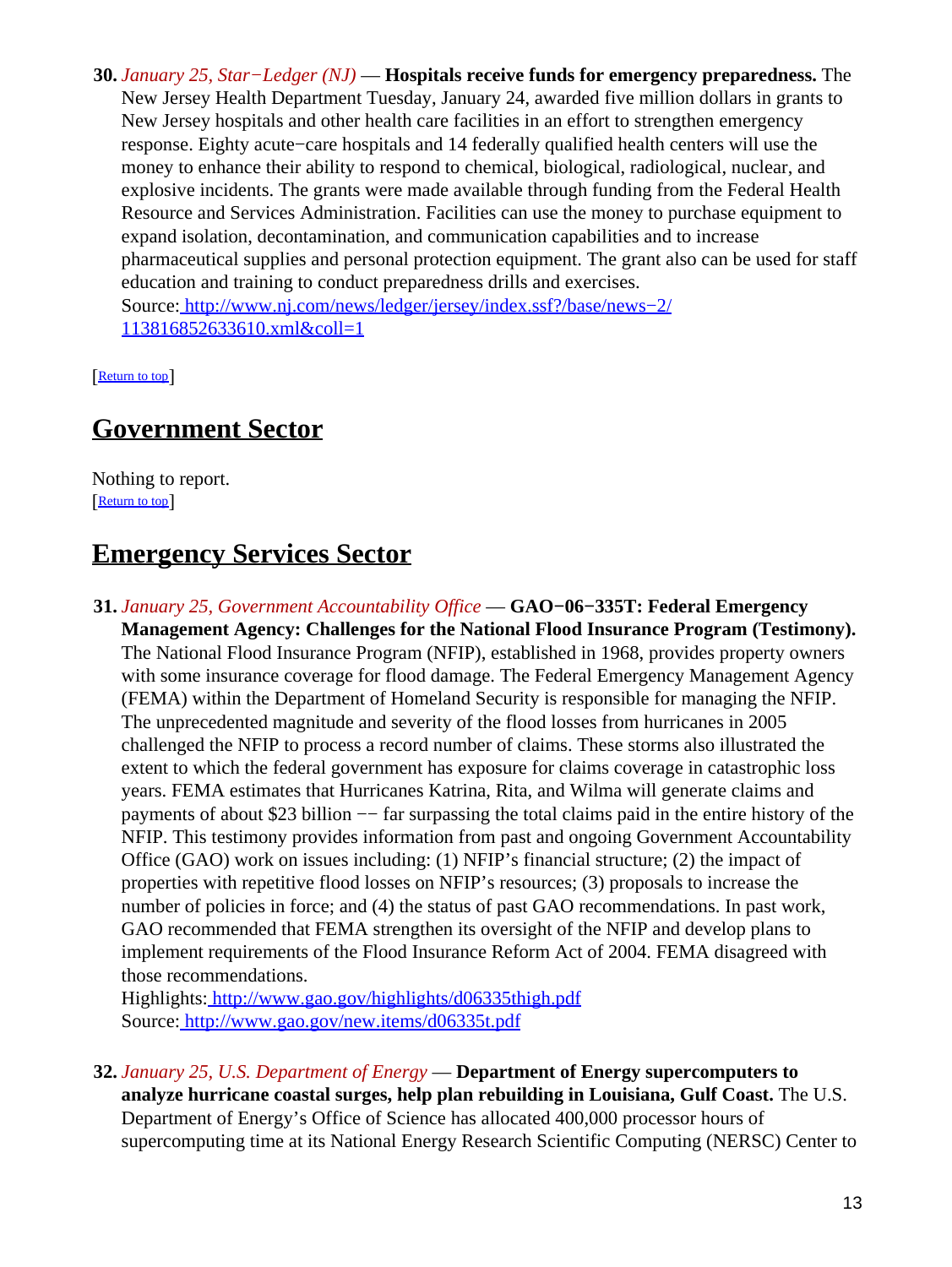the U.S. Army Corps of Engineers New Orleans District to run a series of simulations of hurricane protection projects within coastal Louisiana. The Army Corps of Engineers has been asked by the Federal Emergency Management Agency (FEMA) to run a series of simulations estimating hurricane−induced storm surge elevations as part of FEMA's Map Modernization Program to update Flood Insurance Rate Maps in other areas. The data collected from the simulations will provide valuable flood elevation data that will be used by FEMA to develop new flood hazard information. Additionally, FEMA has asked the Corps' New Orleans District to speed up development of new flood insurance studies in areas where they are working on them. Because of coastal inundation induced by Hurricanes Katrina and Rita, the New Orleans District has begun to rebuild and enhance the existing flood control system, as well as design a new system. This design will offer a higher level of protection to the city of New Orleans and coastal Louisiana while at the same time encompassing the state's coastal ecosystem. NERSC Center Website[: http://www.nersc.gov/](http://www.nersc.gov/)

U.S. Army Corps of Engineers Website:<http://www.usace.army.mil/> Source[: http://www.energy.gov/news/3103.htm](http://www.energy.gov/news/3103.htm)

**33.** *January 24, Federal Computer Week* — **West Virginia miners to get electronic tracking devices.** West Virginia lawmakers unanimously passed legislation Monday, January 21, requiring miners to wear electronic tracking devices and carry wireless emergency communications equipment when working underground. Swift passage of the bill was in direct response to the deaths of 14 miners in two separate incidents since the beginning of this year. Governor Joe Manchin is expected to sign the bill into law. Under the legislation, miners, who will receive training on the communications equipment and refresher courses each year, should be able to receive communications at any location throughout the mine from the surface. During accidents or other emergencies, tracking devices would provide real−time monitoring and physical location of miners underground. The bill also makes it a crime to tamper with or knowingly remove communications equipment or tracking devices. The legislation also creates a rapid response system that includes an around−the−clock emergency operations center and an updated list of contact information. The National Mining Association also announced the formation of a Mine Safety Technology and Training Commission that will examine safety procedures and training communications technologies, mine rescue technology, and necessary policy changes. The commission will make preliminary recommendations in July and issue final ones by the end of the year.

Source[: http://fcw.com/article92067−01−24−06−Web](http://fcw.com/article92067-01-24-06-Web)

#### **34.** *January 24, Government Technology* — **Kentucky governor presents check for first**

**responders' equipment.** Governor Ernie Fletcher on Tuesday, January 24, presented a \$126,934 homeland security check to Washington County to fund communications equipment for the county's first responders. "Ensuring that our commonwealth's first responders can communicate effectively is a critical concern that we are addressing throughout Kentucky," said Governor Fletcher. The homeland security check presented Tuesday will provide the county with repeaters that will fix communications "dead spots" and allow first responders, many of whom may have different types of radio equipment, the ability to talk to one another via that equipment. The governor also named the City of Springfield and Washington County as "Prepared Kentucky Communities;" the result of a five−day vulnerability assessment conducted by security professionals with the Kentucky Community Preparedness Program. Assessors analyzed facilities, structures and security policies and their relationship to each other in order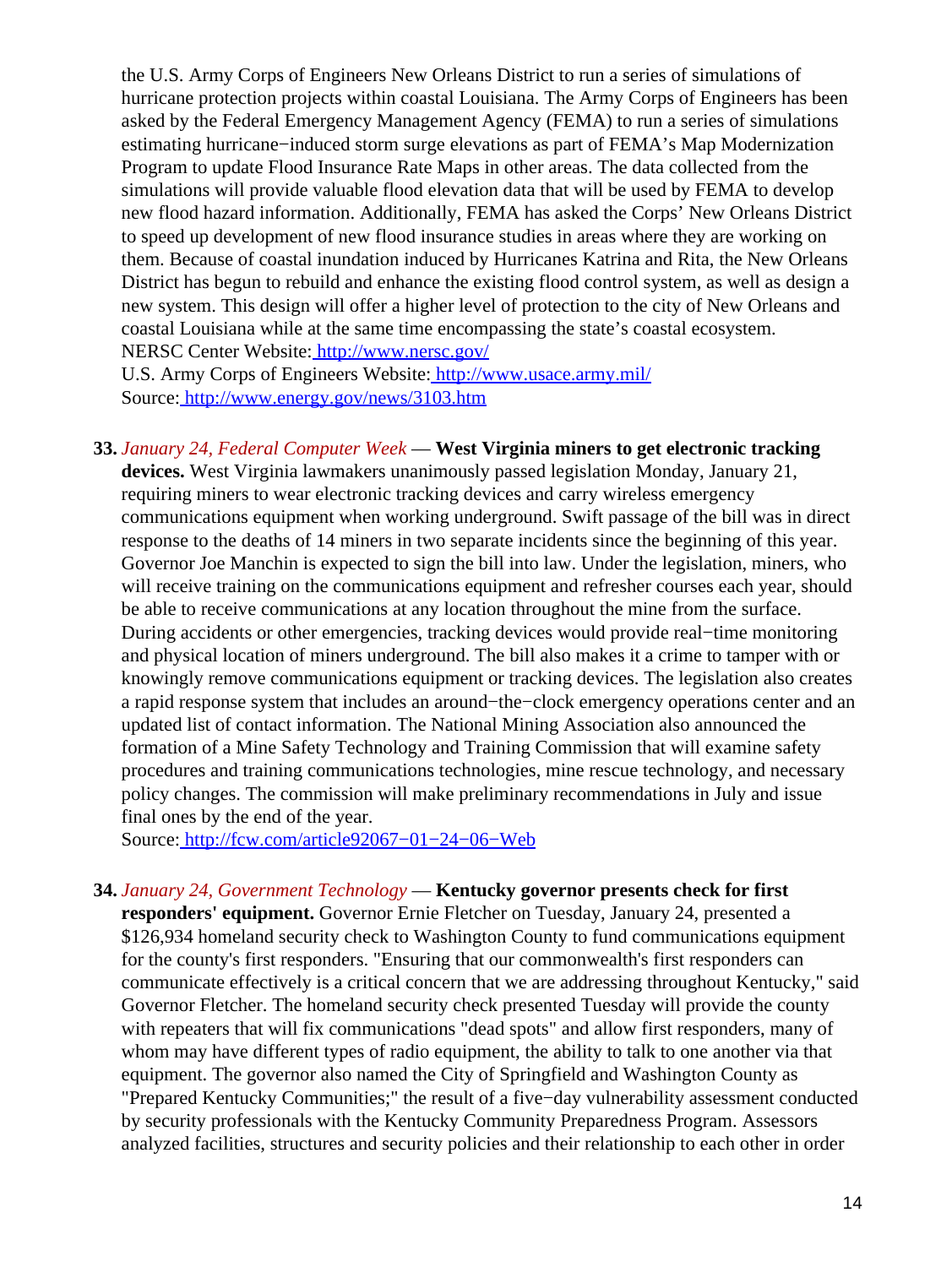to identify the community's weaknesses and analyze preparedness levels. The team then presented a report of recommendations for improvements. Local officials formed a group to discuss areas of concern raised by the assessment and they have worked to ensure each of the sites assessed received and understood the recommendations made by the assessment team. Source[: http://www.govtech.net/magazine/channel\\_story.php/98013](http://www.govtech.net/magazine/channel_story.php/98013)

[[Return to top](#page-0-1)]

## <span id="page-14-0"></span>**Information Technology and Telecommunications Sector**

**35.** *January 25, USA TODAY* — **Free Website to list programs with spyware.** A free Website, StopBadware.org, launched Wednesday, January 25, plans to provide a list of programs that contain spyware and other malicious software. It will also identify companies that develop the programs and distribute them on the Internet. Consumers can then decide if a program is safe to download. "For too long, these companies have been able to hide in the shadows of the Internet," says John Palfrey, who heads the Berkman Center of Internet & Society at Harvard Law School and is spearheading the project. "What we're after is a more accountable Internet." The initiative is being run by Harvard and the Oxford Institute and is backed by high−tech heavyweights including Google and Sun Microsystems. Consumer Reports' WebWatch is serving as a special adviser. In addition to spyware, the hit list of the StopBadware coalition includes malicious "adware" programs that serve up onslaughts of pop−up ads or software that contains hidden viruses and worms. By checking StopBadware.org, its organizers say, consumers can choose, in the first place, not to download a program containing the malicious software. The coalition is encouraging consumers to visit the Website to log their experiences with harmful programs.

StopBadwar.org Website:<http://www.stopbadware.org/> Source[: http://www.usatoday.com/tech/news/computersecurity/2006−01−2 5−spyware\\_x.htm](http://www.usatoday.com/tech/news/computersecurity/2006-01-25-spyware_x.htm)

- **36.** *January 25, Shelbyville Times−Gazette (TN)* — **Cell towers in Tennessee hit by gunshots.** Thousands of dollars worth of gunshot damage was done to electronic equipment and beacons at communications towers near the crest of Horse Mountain north of Shelbyville, TN, early Monday afternoon, January 23. "Bedford County Board of Education's wireless Internet and T−1 service was lost and antennas for the Bedford County Sheriff's Department (BCSD), Volunteer Fire Services Inc. and Shelbyville Fire Department are on the towers," John Hettish, president of Middle Tennessee Two−Way Inc., said. Ten antennas are located on two towers atop the mountain, Hettish said. They include cellular phone services for several firms as well as law enforcement radio antennas. Monday's damage occurred about 1 p.m. CST, Hettish said, and included an estimated \$28,000 worth of damage to Trillion Data Communications equipment inside a ground−level cabinet near the towers' base. Several bullets went completely through the cabinets, according to a photo provided by Hettish. An estimated \$4,000 damage was done to equipment owned by The Cromwell Group of Nashville, owner of one of the towers, Hettish said. A global positioning system antenna atop a Verizon Wireless substation was shot and destroyed between 2:45−3:15 p.m. CST, Sgt. Billy Prince of the BCSD said. Source[: http://www.t−g.com/story/1136969.html](http://www.t-g.com/story/1136969.html)
- **37.** *January 24, Tech Web* — **Kama Sutra worm spoofs digital certificates.** The Kama Sutra worm can fool Windows into accepting a malicious ActiveX control by spoofing a digital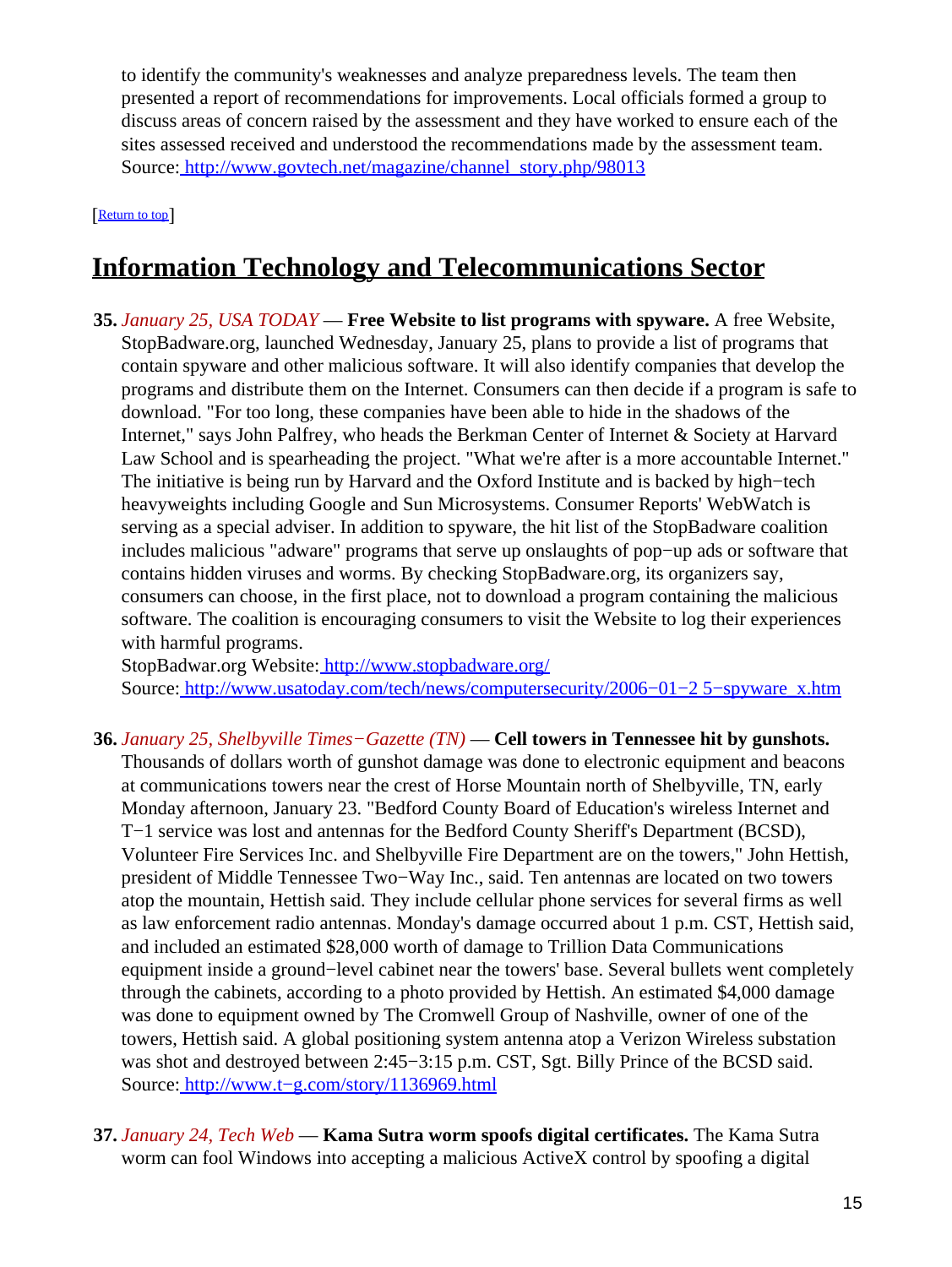signature, a security company said Tuesday, January 24. Sunnyvale, CA−based Fortinet said the worm −− which also goes by names such as Nyxem.e, MyWife.d, Grew.a, and Blackmal.e −− adds 18 entries to the Windows Registry to slip the ActiveX control by the operating system's defenses. "By creating the following entries, the control is considered 'safe' and digitally signed," said the Fortinet advisory. The ActiveX control, added Fortinet, is used by the worm to automatically run its code each time the PC is turned on and Windows boots. "The threat of worms like this will make them much more dangerous in the future," said Bojan Zdrnja, an analyst for the Internet Storm Center, on the group's site. As of late Monday, January 23, the Kama Sutra worm had infected more than 630,000 systems, said the Internet Storm Center. The worm is considered particularly dangerous because it contains code that triggers an overwrite of all .doc, .xls, .mdb, .mde, .ppt, .pps, .zip, .rar, .pdf, .psd, and .dmp files on the third of each month.

Source[: http://www.securitypipeline.com/news/177103403;jsessionid=BW](http://www.securitypipeline.com/news/177103403;jsessionid=BWMKMS524JJFQQSNDBGCKHSCJUMEKJVN) [MKMS524JJFQQSNDBGCKHSCJUMEKJVN](http://www.securitypipeline.com/news/177103403;jsessionid=BWMKMS524JJFQQSNDBGCKHSCJUMEKJVN)

- **38.** *January 24, Register (United Kingdom)* — **Seventy−seven percent of Google users don't know it records personal data.** More than three quarters of Web surfers don't realize Google records and stores information that may identify them, results of a new opinion poll show. The phone poll, which sampled over 1000 Internet users, was conducted by the Ponemon Institute. Google maintains a lifetime cookie that expires in 2038, and records the user's IP address. But more recently it has begun to integrate services which record the user's personal search history, e−mail, shopping habits, and social contacts. After first promising not to tie its e−mail service to its search service, Google went ahead and opted its users in anyway. It's all part of CEO Eric Schmidt's promise to create a "Google that knows more about you." Source[: http://www.theregister.co.uk/2006/01/24/google\\_privacy\\_poll/](http://www.theregister.co.uk/2006/01/24/google_privacy_poll/)
- **39.** *January 24, Tech Web* — **Bill Gates' spam prediction misses target.** On January 24, 2004, Bill Gates told a group at the World Economic Forum that "two years from now, spam will be solved." During the talk, Gates pinned his prediction on the creation of an authentication scheme to verify senders' identities, as well as the hope that some kind of micropayment

structure could be created for levying fees on e−mail. "We have a long way to go before we solve the spam problem," said Scott Chasin, the chief technology officer for Denver, CO−based e−mail security firm MXlogic. Neither of the proposals Gates mentioned two years ago have made much headway. Although Microsoft uses its own Sender ID authentication protocol for the company's Web−based Hotmail service, neither Sender ID nor the competing DomainKeys from Yahoo have anything like broad acceptance by ISPs or enterprises. And the micropayment concept for e−mail is as dead now as it was two years ago. Microsoft may take the position that "solving" the spam problem means containing spam with filtering technology, Chasin said, but even using that definition, spam remains a huge problem.

Source[: http://www.techweb.com/wire/security/177103408;jsessionid=F3](http://www.techweb.com/wire/security/177103408;jsessionid=F333FC31KIRIQQSNDBGCKH0CJUMEKJVN) [33FC31KIRIQQSNDBGCKH0CJUMEKJVN](http://www.techweb.com/wire/security/177103408;jsessionid=F333FC31KIRIQQSNDBGCKH0CJUMEKJVN)

**40.** *January 24, Washington Technology* — **DHS vows to protect info on national database.** The Department of Homeland Security (DHS) has stepped up assurances that it will maintain the confidentiality of critical infrastructure information submitted to the National Asset Database, according to the newly revised draft National Infrastructure Protection Plan (NIPP) Base Plan version 2.0. DHS will evaluate all requests to view the database and will grant access only to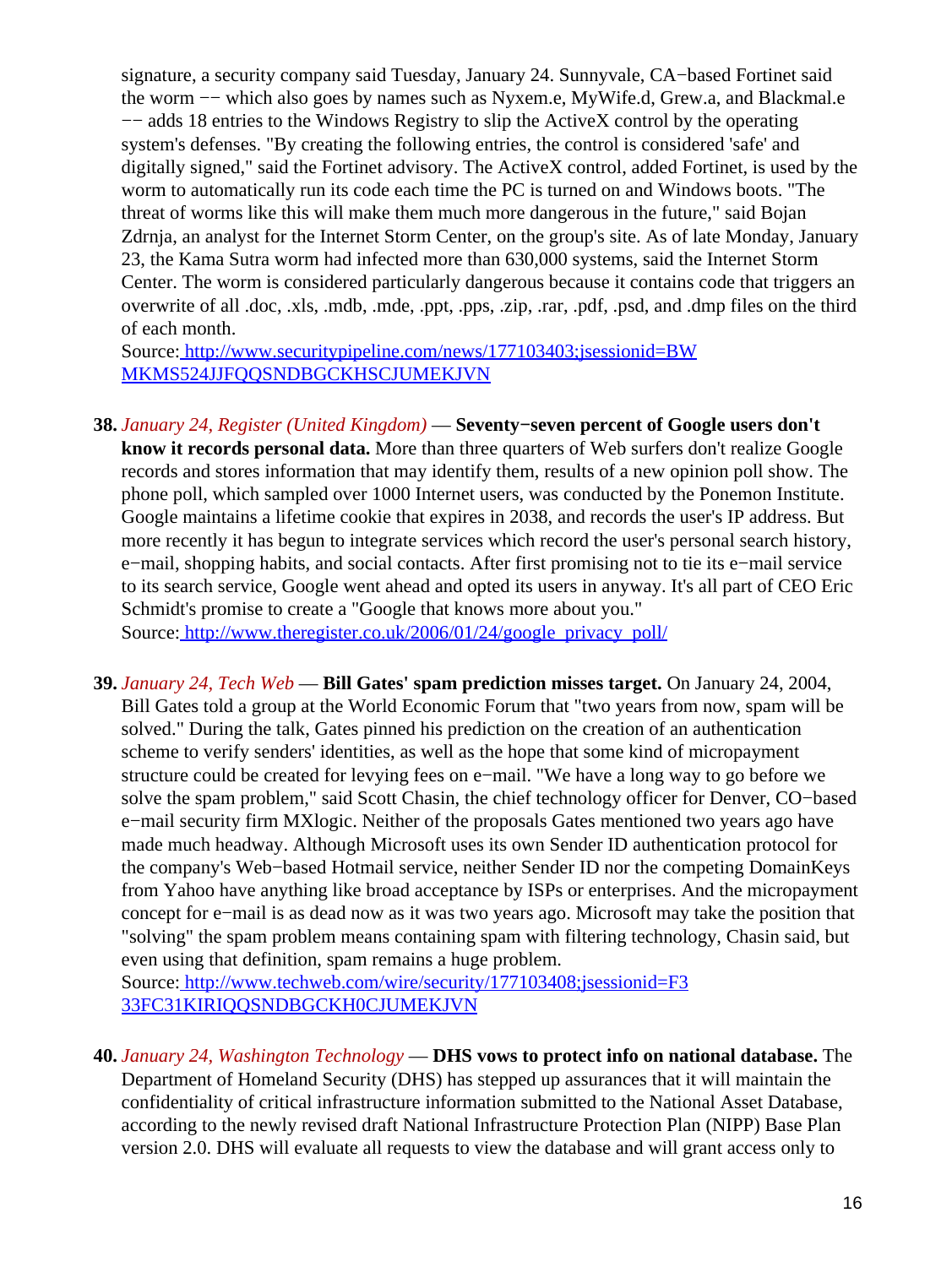select DHS employees and others on a "tightly controlled, need−to−know" basis, the revised plan states. The new language is set forth in the 234−page NIPP distributed by DHS this week. The plan was delivered by e−mail via NIPP@dhs.gov. The plan establishes a work and time frame for assessing vulnerabilities and risks and coordinating protections for 17 critical infrastructure sectors, including IT and telecommunications. Cybersecurity is treated as a cross−sector responsibility. DHS' assurances about database access appear to address concerns raised by IT executives and others over protecting confidentiality of the information they might submit on specific vulnerabilities within their sectors. One fear raised by IT industry members is that disclosing weak spots in their own networks may result in leaks that can be exploited by competitors.

<span id="page-16-0"></span>Source[: http://www.washingtontechnology.com/news/1\\_1/homeland/27812− 1.html](http://www.washingtontechnology.com/news/1_1/homeland/27812-1.html)

#### **Internet Alert Dashboard**

**DHS/US−CERT Watch Synopsis**

**Over the preceding 24 hours, there has been no cyber activity which constitutes an unusual and significant threat to Homeland Security, National Security, the Internet, or the Nation's critical infrastructures.**

**US−CERT Operations Center Synopsis:** US−CERT is aware of a new mass mailing worm known as Nyxem (CME−24). This worm relies on social engineering to propagate. Specifically, the user must click on a link or open an attached file.

The Nyxem worm targets Windows systems that hide file extensions for known file types (this is the default setting for Windows XP and possibly other versions). The worm's icon makes it appear to be a WinZip file. As a result, the user may unknowingly execute the worm. For more information please review: <http://cme.mitre.org/data/list.html#24>

Once a Windows system is infected, the malicious code may:

Attempt to harvest email addresses stored on the infected system

Utilize its own SMTP engine to send itself to the harvested email addresses

Disable anti−virus and file sharing programs

Spread itself using all available Windows network shares on the infected system

Modify the active Desktop

In addition, on February 3, 2006, the worm will destroy files with the following extensions: DOC, XLS, MDB, MDE, PPT, PPS, ZIP, RAR, PDF, PSD and DM.

There is limited information concerning this potential threat, US−CERT strongly encourages users and system administrators to implement the following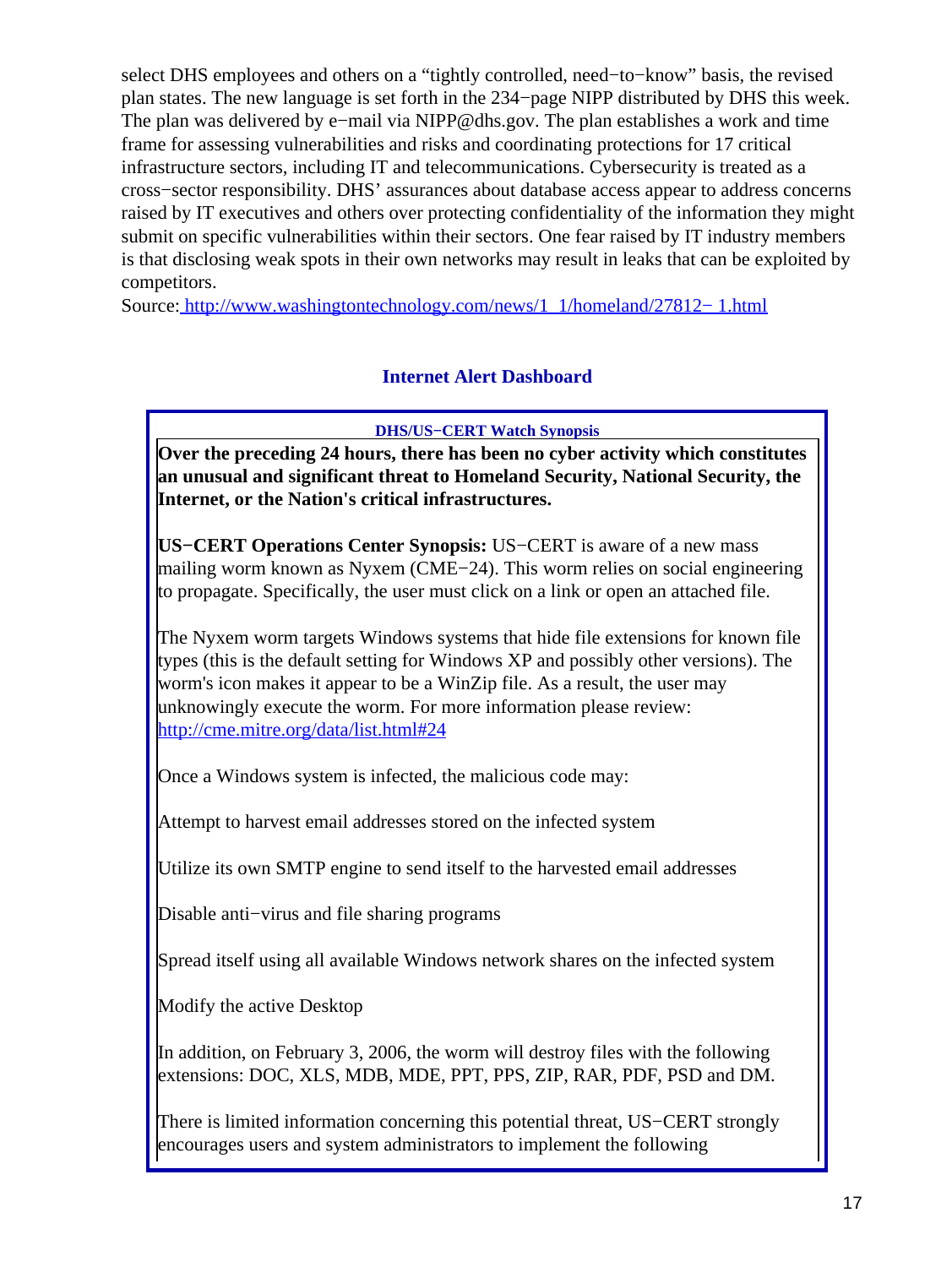| workarounds:                                                                                                                                                                                                                                                                             |                                                                                                                                                                                                                                                                                                                                                                                                                                                                                           |  |
|------------------------------------------------------------------------------------------------------------------------------------------------------------------------------------------------------------------------------------------------------------------------------------------|-------------------------------------------------------------------------------------------------------------------------------------------------------------------------------------------------------------------------------------------------------------------------------------------------------------------------------------------------------------------------------------------------------------------------------------------------------------------------------------------|--|
| Install anti-virus software, and keep its virus signature files up-to-date                                                                                                                                                                                                               |                                                                                                                                                                                                                                                                                                                                                                                                                                                                                           |  |
| Block executable and unknown file types at the email gateway                                                                                                                                                                                                                             |                                                                                                                                                                                                                                                                                                                                                                                                                                                                                           |  |
| US–CERT strongly encourages users not to follow unknown links, even if sent by a<br>known and trusted source. Users may also wish to visit the US-CERT Computer<br>Virus Resources for general virus protection information at URL:<br>http://www.us-cert.gov/other_sources/viruses.html |                                                                                                                                                                                                                                                                                                                                                                                                                                                                                           |  |
| following URL:                                                                                                                                                                                                                                                                           | Exploit for Vulnerability in VERITAS NetBackup Volume Manager Daemon<br>US–CERT is aware of a public exploit for a vulnerability in VERITAS NetBackup<br>Volume Manager Daemon (vmd). The VERITAS NetBackup vmd listens on network<br>port 13701/tcp. An attacker could send a specially crafted packet to the Volume<br>Manager on a vulnerable system to cause a buffer overflow or a denial of service<br>condition. For more information about this vulnerability can be found in the |  |
| http://www.kb.cert.org/vuls/id/574662                                                                                                                                                                                                                                                    | VU#574662 VERITAS NetBackup library buffer overflow vulnerability:                                                                                                                                                                                                                                                                                                                                                                                                                        |  |
|                                                                                                                                                                                                                                                                                          | US–CERT strongly encourages users review the Symantec Advisory SYM05–024<br>and apply the recommended updates to address this vulnerability:                                                                                                                                                                                                                                                                                                                                              |  |
| http://seer.support.veritas.com/docs/279553.htm                                                                                                                                                                                                                                          |                                                                                                                                                                                                                                                                                                                                                                                                                                                                                           |  |
| http://support.veritas.com/menu_ddProduct_NBUESVR_view_DOWNL_OAD.htm                                                                                                                                                                                                                     |                                                                                                                                                                                                                                                                                                                                                                                                                                                                                           |  |
|                                                                                                                                                                                                                                                                                          | <b>Current Port Attacks</b>                                                                                                                                                                                                                                                                                                                                                                                                                                                               |  |
| <b>Top 10 Target Ports</b>                                                                                                                                                                                                                                                               | 1026 (win-rpc), 6881 (bittorrent), 25 (smtp), 445<br>(microsoft-ds), 80 (www), 32768 (HackersParadise), 139<br>(netbios-ssn), 135 (epmap), 2234 (directplay), 113 (auth)<br>Source: http://isc.incidents.org/top10.html; Internet Storm Center                                                                                                                                                                                                                                            |  |
| their Website: www.us-cert.gov.                                                                                                                                                                                                                                                          | To report cyber infrastructure incidents or to request information, please contact US-CERT at soc@us-cert.gov or visit                                                                                                                                                                                                                                                                                                                                                                    |  |
| Website: https://www.it-isac.org/.                                                                                                                                                                                                                                                       | Information on IT information sharing and analysis can be found at the IT ISAC (Information Sharing and Analysis Center)                                                                                                                                                                                                                                                                                                                                                                  |  |

[[Return to top](#page-0-1)]

# <span id="page-17-0"></span>**Commercial Facilities/Real Estate, Monument &Icons Sector**

**41.** *January 25, Wall Street Journal* — **To protect New York, police study London's effort.** As New York law enforcement agencies and businesses consider how to improve security as part of the plan to rebuild lower Manhattan, they are looking to London for ideas on guarding against potential terrorist attacks and fighting crime. The hallmark of London's strategy is what officials call "the ring of steel," which refers to closed−circuit cameras and narrow roads that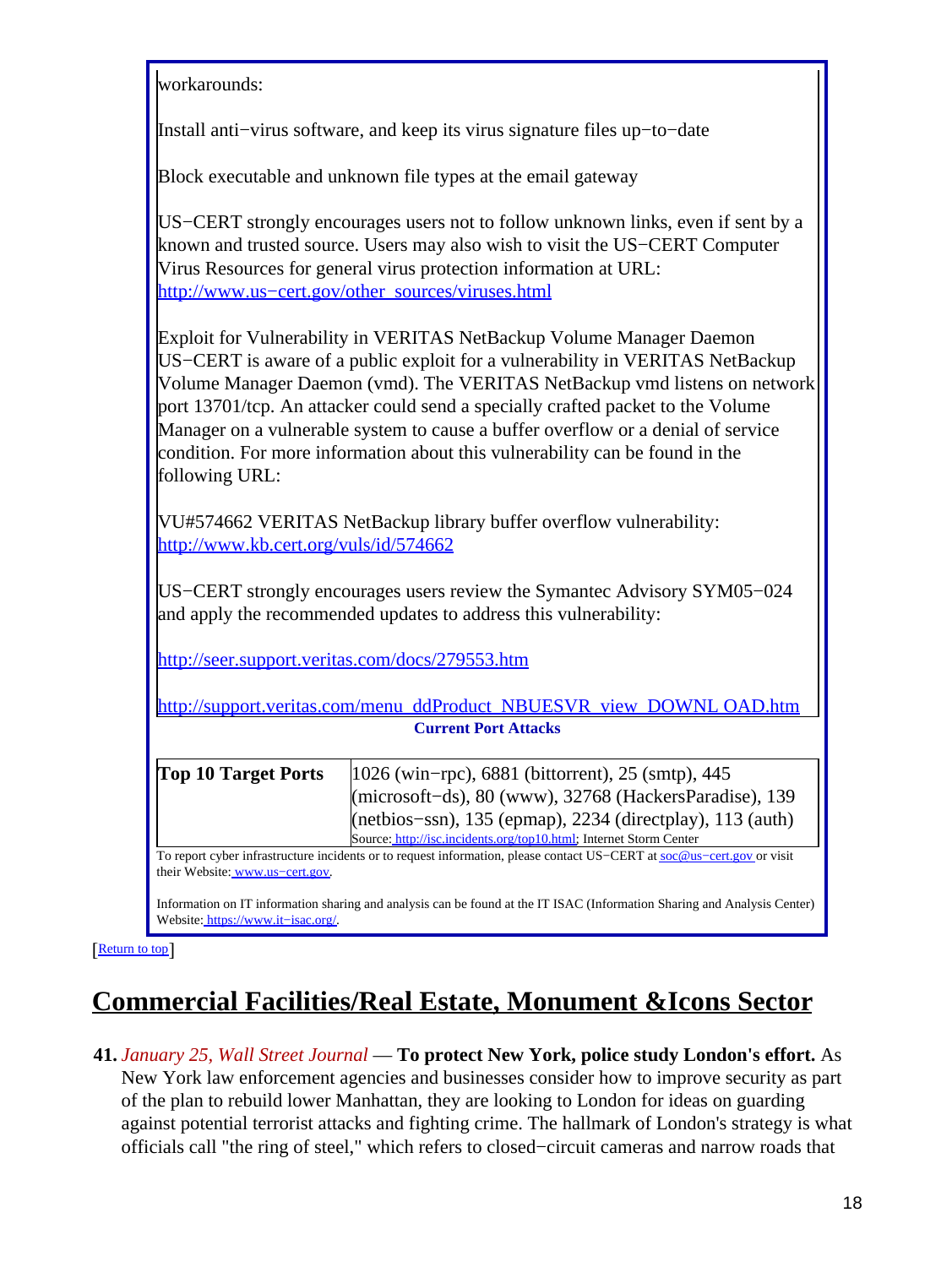encircle the City of London. "In creating the plan for the World Trade Center site, we are looking at best practices around the globe as we seek to create a new state−of−the−art security model," said James Kallstrom, counterterrorism adviser to New York Governor George Pataki and designer of the new World Trade Center site's security plans. Similarities between lower Manhattan and the City of London are likely to help authorities with their planning. Both neighborhoods are about a square mile in area. Some 300,000 commuters travel through each area daily. Both are global financial hubs, with banks and stock exchanges that remain targets for terror attacks. And, in both cities, the subways are major funnels bringing people into the neighborhoods and vulnerability points.

Source[: http://www.post−gazette.com/pg/06025/644077.stm](http://www.post-gazette.com/pg/06025/644077.stm)

[[Return to top](#page-0-1)]

### <span id="page-18-0"></span>**General Sector**

**42.** *January 25, Associated Press* — **Arkansas chemical weapons site tightens security.** The Army stepped up security at an arsenal where chemical weapons are stored after three people entered a restricted zone, officials said Wednesday, January 25. The security measures were taken as a precaution at the Pine Bluff Arsenal after the intrusion at a forested federal preserve 30 miles south of Little Rock. Officials didn't know what the three people were doing there, spokesperson Cheryl Avery said. "We are still assessing the situation," Avery said. The Arkansas Department of Emergency Management was notified of the intrusion but was given no indication of the seriousness of the incident, said spokesperson Kathy Hedrick. The Pine Bluff Arsenal stores 12 percent of the military's chemical weapons, which include nerve gas and mustard gas. It is the nation's second largest stockpile. The materials are being incinerated, and officials have said that will take about five years to complete. Source[: http://www.cnn.com/2006/US/01/25/arsenal.security.ap/index.h tml](http://www.cnn.com/2006/US/01/25/arsenal.security.ap/index.html)

[[Return to top](#page-0-1)]

#### **DHS Daily Open Source Infrastructure Report Contact Information**

<span id="page-18-1"></span>[DHS Daily Open Source Infrastructure Reports](http://www.dhs.gov/iaipdailyreport) – The DHS Daily Open Source Infrastructure Report is a daily [Monday through Friday] summary of open−source published information concerning significant critical infrastructure issues. The DHS Daily Open Source Infrastructure Report is archived for ten days on the Department of Homeland Security Website: <http://www.dhs.gov/iaipdailyreport>

#### **DHS Daily Open Source Infrastructure Report Contact Information**

| Content and Suggestions:                   | Send mail to dhsdailyadmin@mail.dhs.osis.gov or contact the DHS<br>Daily Report Team at (703) 983–3644.                             |
|--------------------------------------------|-------------------------------------------------------------------------------------------------------------------------------------|
| Subscription and Distribution Information: | Send mail to <i>dhsdailyadmin@mail.dhs.osis.gov</i> or contact the DHS<br>Daily Report Team at (703) 983–3644 for more information. |